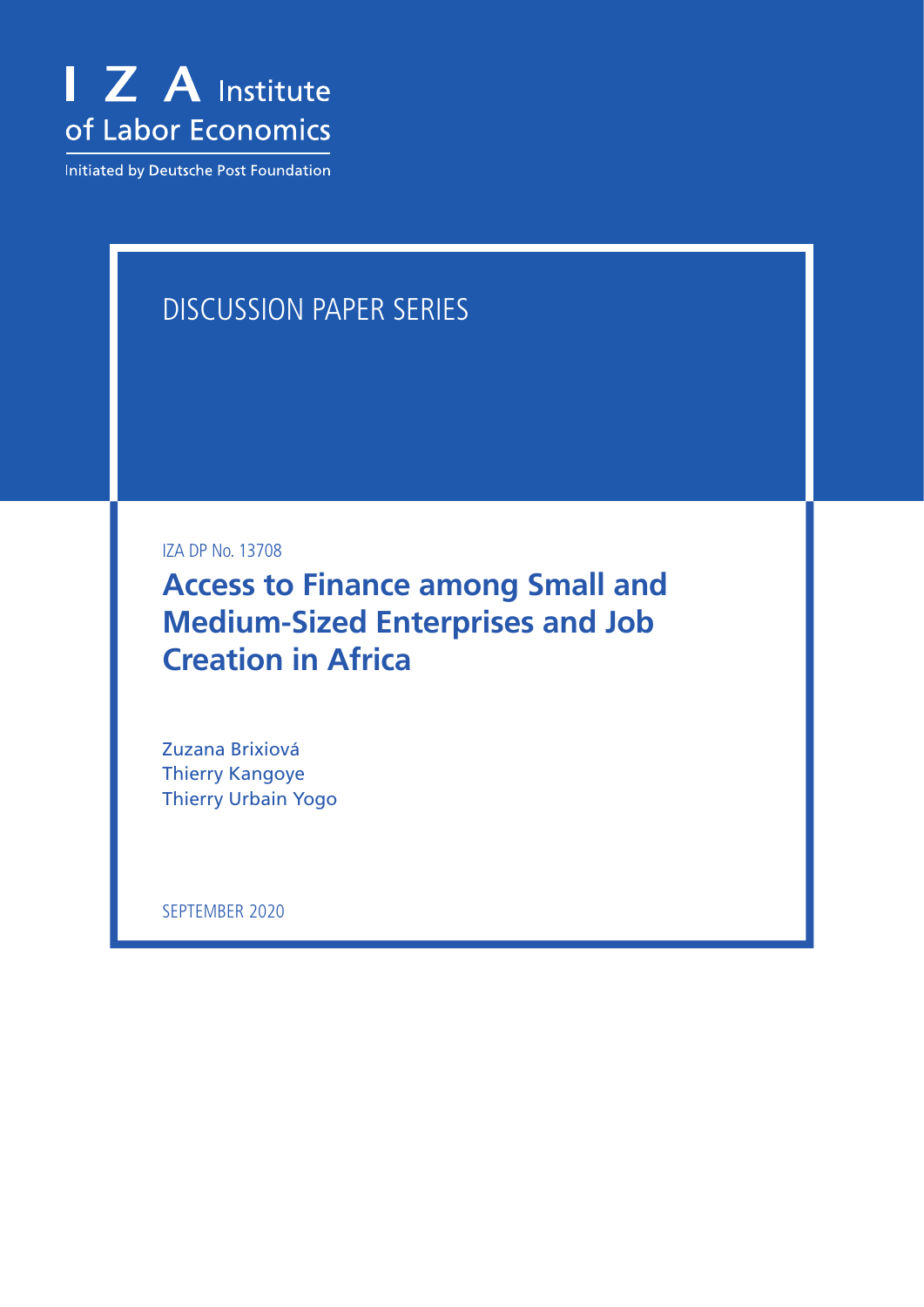

Initiated by Deutsche Post Foundation

# DISCUSSION PAPER SERIES

IZA DP No. 13708

# **Access to Finance among Small and Medium-Sized Enterprises and Job Creation in Africa**

#### **Zuzana Brixiová**

*University of Economics in Prague and IZA*

**Thierry Kangoye** *African Development Bank*

#### **Thierry Urbain Yogo** *World Bank*

SEPTEMBER 2020

Any opinions expressed in this paper are those of the author(s) and not those of IZA. Research published in this series may include views on policy, but IZA takes no institutional policy positions. The IZA research network is committed to the IZA Guiding Principles of Research Integrity.

The IZA Institute of Labor Economics is an independent economic research institute that conducts research in labor economics and offers evidence-based policy advice on labor market issues. Supported by the Deutsche Post Foundation, IZA runs the world's largest network of economists, whose research aims to provide answers to the global labor market challenges of our time. Our key objective is to build bridges between academic research, policymakers and society.

IZA Discussion Papers often represent preliminary work and are circulated to encourage discussion. Citation of such a paper should account for its provisional character. A revised version may be available directly from the author.

ISSN: 2365-9793

**IZA – Institute of Labor Economics**

| Schaumburg-Lippe-Straße 5-9 | Phone: +49-228-3894-0       |             |
|-----------------------------|-----------------------------|-------------|
| 53113 Bonn, Germany         | Email: publications@iza.org | www.iza.org |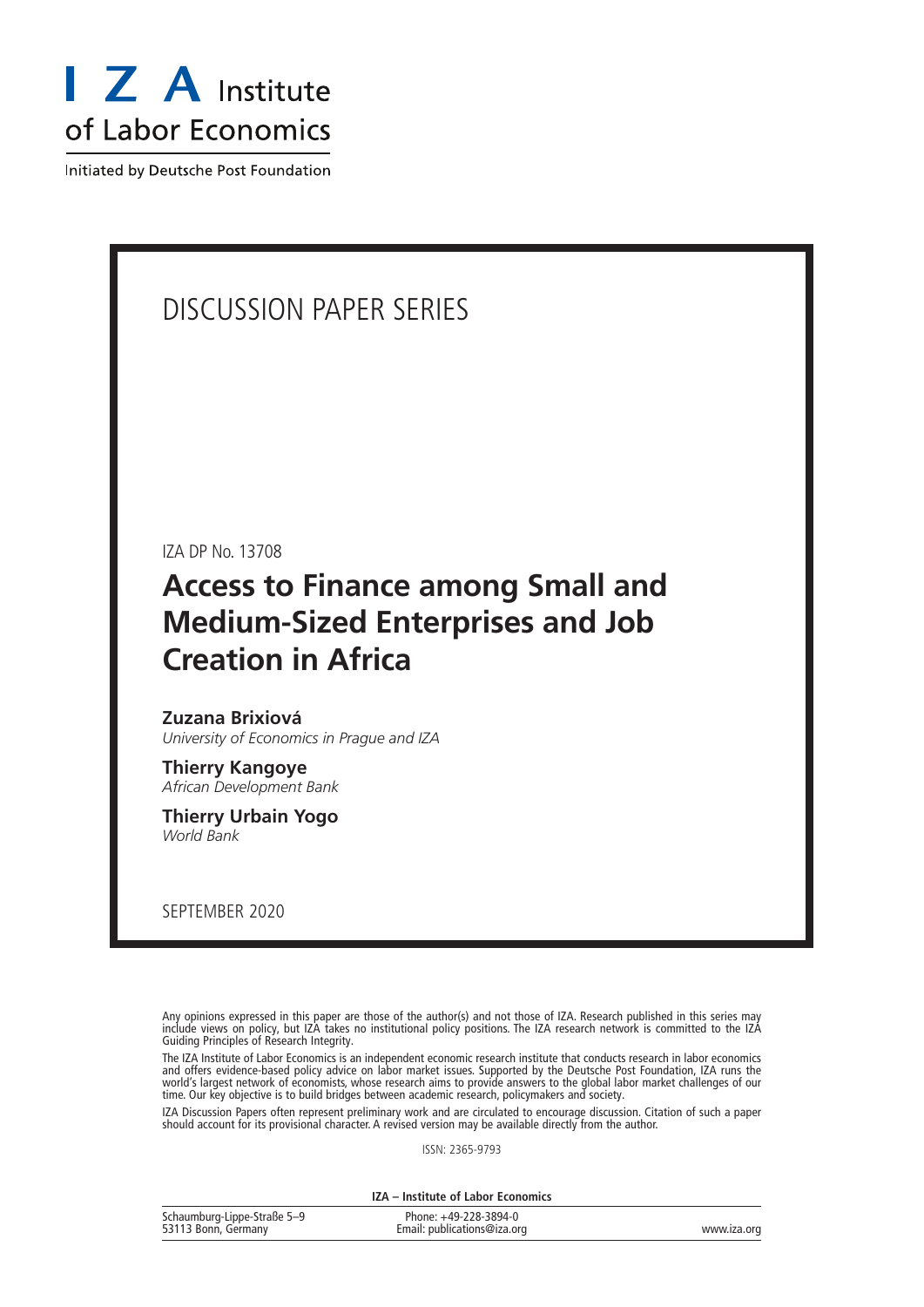# ABSTRACT

# **Access to Finance among Small and Medium-Sized Enterprises and Job Creation in Africa1**

In the past decade inclusive growth, that is job-rich growth, has topped the policy agenda in developing countries. This paper investigates how the access to finance affects employment in small and medium-sized enterprises (SMEs) in Sub-Saharan Africa. It first presents a model where firm creation requires entrepreneurial search and paying the start-up costs, while the firm's size in terms of employment depends on the access to credit. Under the financial market imperfections, access to credit can be a binding constraint on firm entry and employment even when the banks have sufficient liquidity. Using an impact evaluationbased approach on firm-level data from 42 African countries, we show that SMEs with access to formal financing create more jobs than firms without access, with employment in firms having access to more affordable and larger loans growing the fastest. The impact of access to finance is stronger for firms in manufacturing than in services, pointing to sectoral targeting of finance as a possible policy supporting industrialization.

**JEL Classification:** L2, G2, D22, C1

**Keywords:** entrepreneurship, financial inclusion, employment, propensity score matching

#### **Corresponding author:**

Zuzana Brixiová University of Economics, Prague nám. W. Churchilla 4 130 67 Praha 3 – Žižkov Czech Republic E-mail: zuzana.brixiova@vse.cz

<sup>1</sup> The authors thank Jan Babecký, Mina Baliamoune and Leonce Ndikumana for earlier discussions and two anonymous reviewers for helpful comments that improved the paper. This is substantially revised and rewritten version of the IZA Discussion Paper No. 6193. The views expressed are those of the authors and not necessarily those of their institutions of affiliation.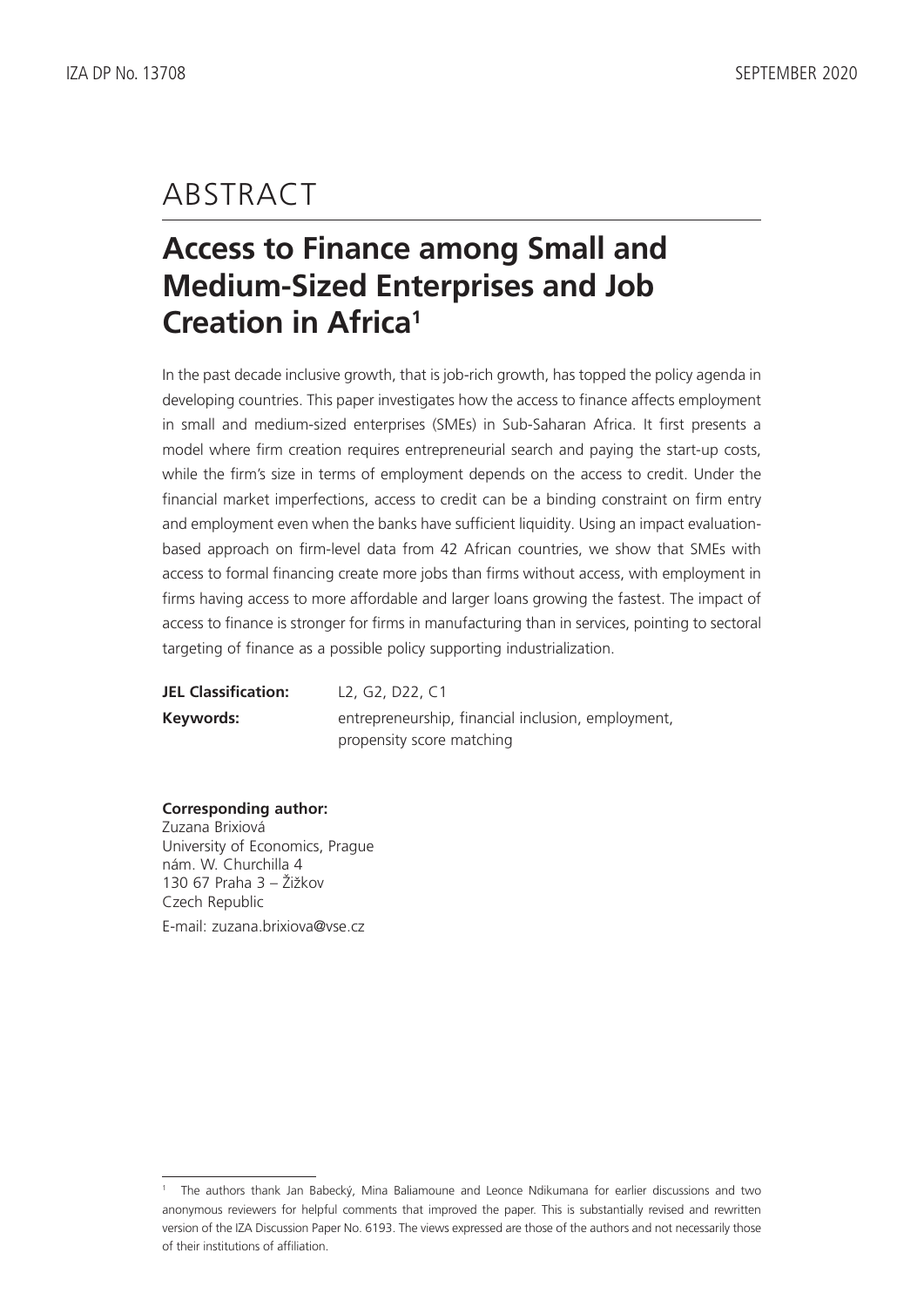#### **1. Introduction**

Employment is a key channel through which growth translates into poverty reduction. However, many developing countries, including in Africa, have grown rapidly over the past decades without a substantial reduction in poverty. Recent analysis suggests that the poverty rate in African countries is expected to decline only to about 25% by 2030 while in the other regions of the world it will drop to less than 3% (Bicaba et al., 2017; Beegle and Christiansen, 2019). Among the factors holding back poverty reduction is the lack of access to finance for small and medium-sized enterprises (SMEs), which are among the largest contributors to job creation in developing countries (Blancher, 2019; Ghassibe et al., 2019). A report from the International Financial Corporation (2017) estimated that in developing countries, more than 40% of SMEs have at least partially constrained access to external finance, while about 20% face heavy constraints.

Policymakers and researchers have recognized that financial inclusion is a key dimension as well as a strong driver of inclusive growth. Access to financial services could also boost employability and women labor participation by providing them with the means to invest in education and training (Asongu and Odhiambo, 2018; Asongu et al, 2020). Beck et al (2005) showed that relaxing financial constraints positively impacts SMEs' employment growth. This effect is larger the smaller the firm, the more labor-intensive its production structure, and the larger its inherent need to finance working capital (Dao and Liu, 2017). However, the access to credit for new firms in Africa is limited by weak property rights, gaps in financial auditing as well as by the lack of financial skills among entrepreneurs. Several studies also underscored that small firms, which consistently report higher growth obstacles than medium-sized or large firms, are financially more constrained than larger ones and less likely to access the formal finance.

Although highly relevant, the literature so far has focused mostly on a large set of developing and emerging market economies which may differ markedly in their specificities of the labor market and access to finance by SMEs. In contrast, this study focuses on Africa, which is the poorest region in the world and the most excluded in terms of access to finance partly due to the underdevelopment of its financial system. In addition, the widespread informality in the labor market induces a low level of permanent jobs. Not distinguishing between permanent and nonpermanent jobs could lead to the overestimation of the impact of access to finance on employment.

Another feature of African countries is the lack of collateral due to issues related to land ownership and leasing. The lack of collateral worsens financial exclusion and pushes SMEs to resort to the informal finance (credit from suppliers, advances from customers or friends and relatives).

This paper contributes to closing the knowledge gap on linkages between the access to finance and job-rich growth in Africa. Specific questions that the paper seeks to answer are: (i) Does access to finance impede the creation of new firms and the number of jobs that these firms generate? (ii) Are there sectoral differences in the impact of the access to finance on firm creation and employment? Towards this goal the paper examines these two dimensions of inclusive growth – financial inclusion and job creation – both theoretically, in a search model and empirically, by investigating the impact of access to finance on job creation in SMEs.<sup>2</sup> The focus is on privately-

<sup>&</sup>lt;sup>2</sup> Given the high prevalence of extreme poverty in Africa, we focus mostly on inclusive growth that is absolute propoor, that is, brings about reduction in absolute poverty. In the policy recommendations in the concluding section,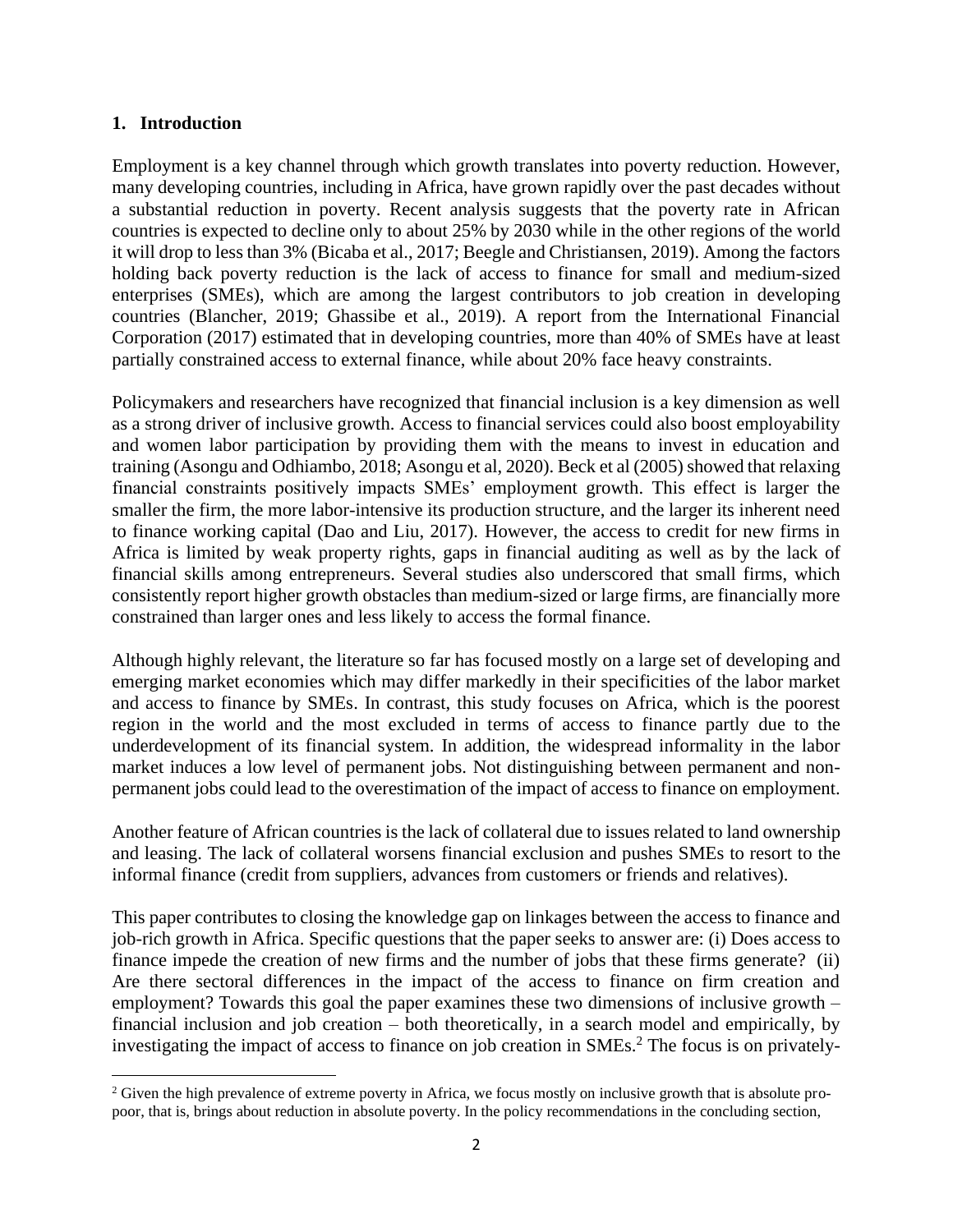owned SMEs, which are the most financially excluded even though they are a key generator of employment. The question is highly relevant as evidence suggests that up to one third of private firms in Africa report limited access to finance as a major constraint, while the private sector generates estimated 90% of jobs on the continent (McKinsey & Company, 2012). In addition, the paper provides a granular analysis of the impact of access to finance on job creation while distinguishing between the formal and non-formal sources of finance as well as accounting for the size and maturity of the loan, and the collateral. Another contribution of the paper is that it examines sectoral differences, in particular between manufacturing and services, in the impact of access to finance and job creation in Africa.

With exception of Aghion et al. (2007), the literature on the SME access to finance is by and large empirical.<sup>3</sup> In contrast, this paper first presents a model where firm creation depends on matching potential entrepreneurs with productive opportunities and overcoming start-up costs, while the jobs generated by the firm hinge on the availability of capital and hence the access to credit. Limited access to credit due to the lack of collateral hampers capital accumulation especially among nascent entrepreneurs in African countries, where financial frictions stem, broadly, from weak legal frameworks and limited transparency in financial accounting. The analysis shows that the constrained access to credit and hence to investment capital, which can emerge even when the financial sector has liquidity, is a binding impediment to entrepreneurship.

The model is tested on a sample of firm-level data from 42 African countries during the 2006 – 2009 period, utilizing a research design based on propensity scores-matching. The matching techniques are increasingly utilized in assessing the impact of an exposure to a specific situation or to an experiment (called the "*treatment*" in the impact evaluation literature) on a selected outcome variable. The results indicate that access to financial services (loan financing) positively affects growth in the number of firms' permanent employees. Specifically, larger loans as well as loans with smaller collateral size and longer maturities are associated with a stronger and more significant impact on employment. Moreover, the empirical analysis shows that access to finance has a greater impact on firms in the manufacturing sector than those in services.

The paper is organized as follows. After this introduction, the next section provides a review of the literature, with a focus on the determinants of entrepreneurship and the impact of institutional and policy reforms on entrepreneurship. Section 3 presents the theoretical model that underpins the empirical analysis. Section 4 contains the empirical analysis and the regression results, while Section 5 summarizes the findings and discusses policy implications.

### **2. A review of the literature**

This paper builds on the literature on the role of policies in promoting productive entrepreneurship. Baumol (1990) underscored that the extent of entrepreneurship across societies is mostly given. Policies should thus encourage potential entrepreneurs to enter highly productive rather than less productive or even destructive activities. Policymakers thus strive to overcome both financial and non-financial constraints, which have impeded productive entrepreneurship across Africa and

we also discuss policies that would lead to relative pro-poor growth, that is, bring about reduction in inequality. These definitions of inclusive growth are provided in, for example, Asongu and Nwachukwu (2017).

<sup>3</sup> The exceptions include Baliamoune-Lutz et al. (2011), Grimm et al. (2012), Fowowe (2017), Quartey et al. (2017).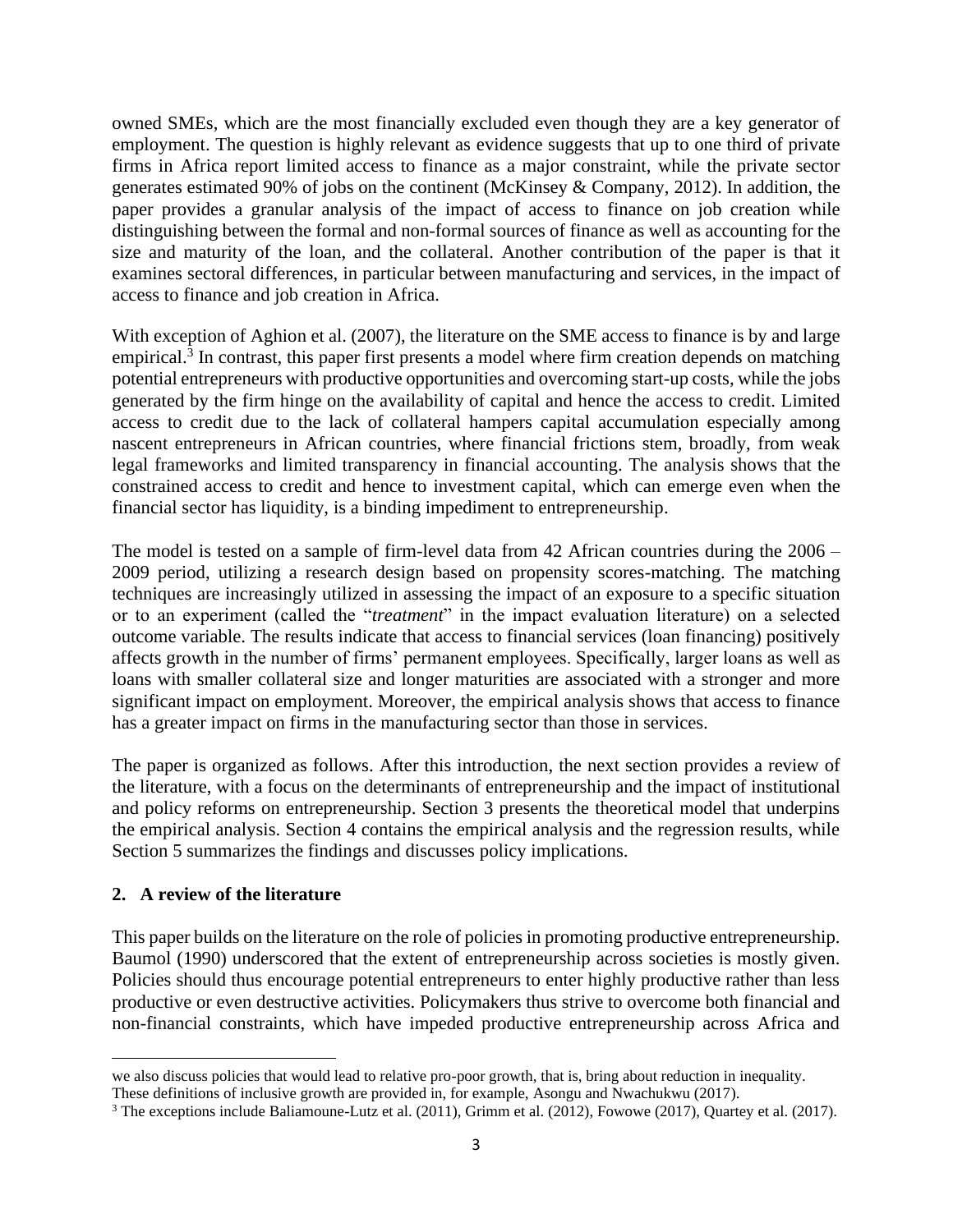emerging market countries (Baliamoune-Lutz et al., 2011). However, productive SMEs in the formal sector in African countries have been hampered by numerous non-financial constraints, including low revenue collection and the lack of social protection, as highlighted in Auriol (2014) or by the lack of skills (Brixiová, 2010). 4

SME financing has attracted considerable attention from policymakers, researchers and development partners (Stein et al., 2010; Beck and Demirguc-Kunt, 2006; Jacob, 2017; Fowowe, 2017; Quartey et al., 2017; Dao and Liu, 2017; Asongu and Odhiambo, 2018; Asongu et al, 2020). Within the literature on the constraints to productive entrepreneurship, this paper builds on the stream emphasizing the limited access to credit due to either functioning of commercial banks, institutional imperfections or entrepreneurs themselves. The topic has been widely covered for the advanced economies. Several reports on UK SMEs have emphasized the lack of competition in the supply of banking services to SMEs (Cruickshank, 2000; Independent Commission on Banking, 2011). Siedchlag et al. (2014) and European Commission (2014) documented that small and young firms in the EU have more difficulty than other firms to obtain bank credit, even if their financial performance is the same, pointing to inefficiencies in the market for bank credit. The limited access to credit hampers firms' long-term performance. Utilizing an SME panel for 12 European countries during 2014 – 2016, Gomez (2018) showed negative effects of credit constraints on fixed asset investments, and a subdued impact on firm growth and working capital.<sup>5</sup>

The literature has extensively discussed the links between entrepreneurship and small firms' growth constraints and their limited access to financial services. Beck et al. (2005) examined the impact of financial constraints on SMEs' growth and found that financial obstacles are significantly and negatively linked to firms' growth rate, with the smallest firms being consistently the most adversely affected. Evidence has also shown that small firms consistently report higher growth obstacles than medium-size or large firms (Schiffer and Weder, 2001; Beck et al., 2005; Beck and Demirguc-Kunt, 2006). Berger and Udell (1998) and Galindo and Schantiarelli (2003) have shown that both in developing and advanced countries, small firms have a more limited access to finance and are more growth-constrained than their large firms counterparts. Using firm-level survey data, Ayyagari, Demirguc-Kunt, and Maksimovic (2008a) and Ayyagari, Demirguc-Kunt, and Maksimovic (2008b) found that access to finance is firmly linked to the performance of firms. They also evidenced that entities with access to formal financing grow faster than those with access to alternative sources of financing. This evidence is supported by other studies that show that financially-included firms tend to have a more efficient allocation of their asset portfolio (Claessens and Laeven, 2004; Ayyagari, Demirguc-Kunt, and Maksimovic, 2007). In the same vein, Beck et al. (2005) provided evidence that higher obstacles faced by smaller firms translate into a slower growth, with small firms' financing obstacles having almost twice the impact on their annual growth as compared with large firms.

<sup>4</sup> Auriol (2014) showed that a low level of taxation and the lack of social protection that ensues have damaging consequences on the development of the formal sector, and thus limit firm growth. The low level of tax collection can incentivize the government to limit competition in the formal private sector, creating rents that can be appropriated through entry fees and profit taxes. Moreover, because of the lack of social protection, the local entrepreneurs in the formal sector have the social obligation to subsidize their family including through employment, making their firms less efficient than those of outsiders and ultimately discouraging local entrepreneurship.

<sup>5</sup> Grimm et al (2012) analyzed capital stocks of SME in low-income countries and found that entrepreneurs' risk attitudes impact the stock levels, in addition to credit constraints.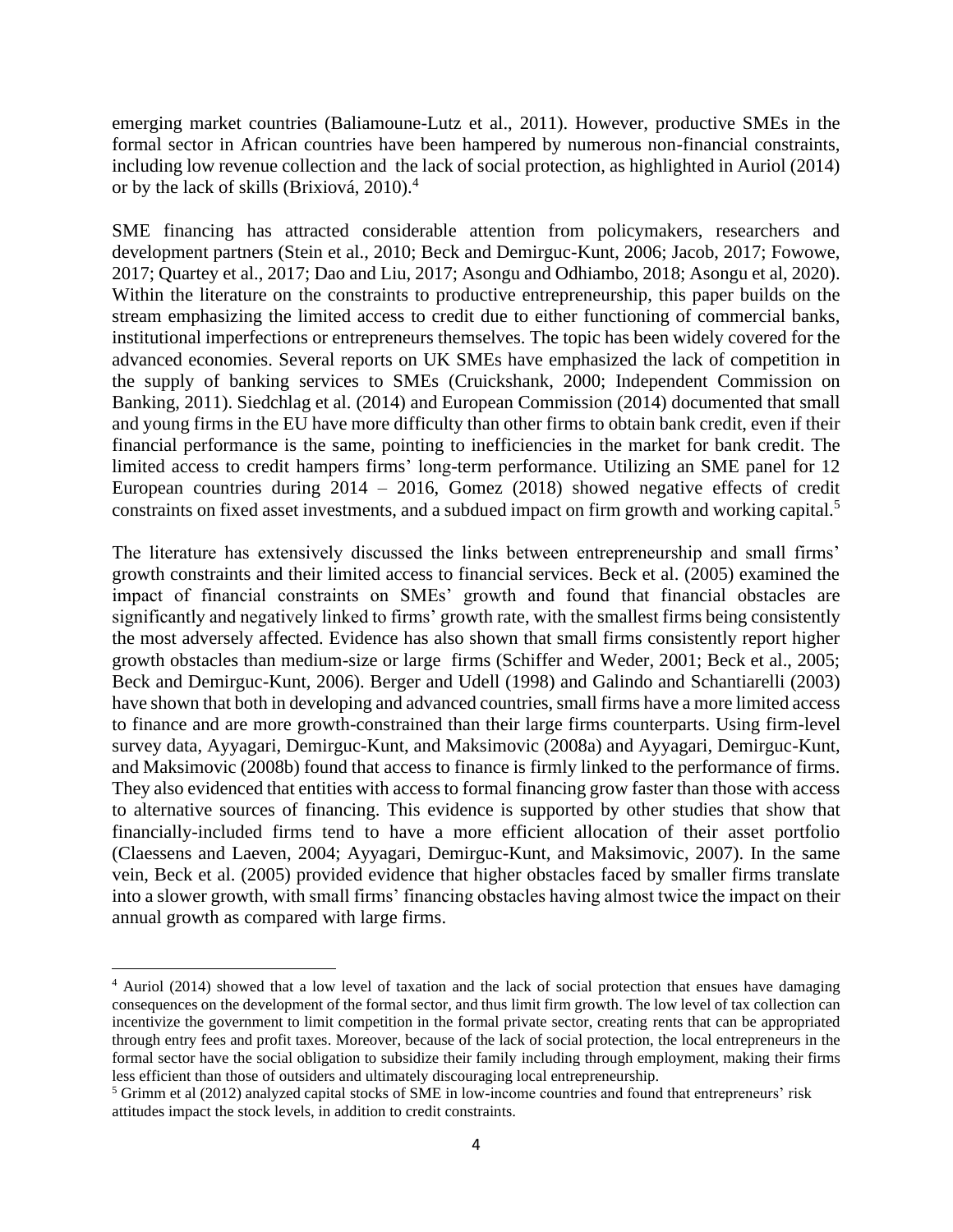In the past decade, several studies on credit constraints in emerging market countries have been published, with several linking credit constraints with firm creation and performance. Aghion et al. (2007) showed theoretically and empirically – analyzing data from 16 industrialized and emerging economies – that access to finance matters most for the entry of small firms and helps new firms expand if successful. Fowowe (2017), who examined the impact of access to finance with firm-level data in 30 African countries drawing on subjective measures of financing access, found that financing is key for firm growth. Quartey et al. (2017) found that SMEs' access to finance in the West African sub-region is strongly impacted by factors such as firm size, ownership, strength of legal rights and depth of credit information, firm's export orientation and managerial experience. Formality was also found to impact strongly access to credit by SMEs.

Fraser et al. (2015) emphasize that research on entrepreneurial financing needs to go beyond the traditional supply-side bottlenecks and examine the role of entrepreneurial cognition, motivation, stage of the firm life-cycle and ownership type in the firms' access to finance and performance. Similarly to Aghion et al. (2007), this paper examines the effects of credit constraints on the entry of new firms and the expansion of successful businesses. However, we focus on a sample of 42 African countries, in contrast to16 industrial and emerging market countries covered in their study. In African countries, financial constraints to entrepreneurship are amplified by unclear property rights and restrictions on using assets such as land as collateral. To reflect these constraints, the framework presented below shows how credit constraints slow down private sector development.

### **3. The model**

The model builds on Brixiová and Kiyotaki (1997), Aghion et al. (2007), and Baliamoune-Lutz et al. (2011). The key differences of the framework in this paper are (i) a greater emphasis on the financial sector imperfections, including the lack of savings opportunities and (ii) the focus of the analysis on the link between the credit constraints and firm job creation and size. The emphasis on the links between credit constraints and the firm size in terms of employment also distinguished this framework from that of Aghion et al. (2007), where the authors do not explicitly model employment dynamics. Finally, while our model is micro-based and underpins the empirical testing at the firm level, it also allows aggregation and hence has macroeconomic implications in terms of the aggregate output, employment, labor productivity and inequality in income.

Our model is relevant especially for low-income African countries where the productive private sector has been emerging often amid an underdeveloped financial sector, in particular the weak enforcement laws, which contribute to high collateral requirements. At the same time, long-term tangible assets that could serve as collateral are limited, in part due to unclear property rights. By reflecting these facts, the framework below is consistent with a situation in many transition and African countries where the financial sectors are dominated by banks and binding credit constraints co-exist with excess liquidity (Brixiová and Kiyotaki, 1997, Baliamoune-Lutz et al., 2011, Beck et al., 2011).

The economy is populated by large number of infinitely lived entrepreneurs and workers with the population normalized to one. The population shares for entrepreneurs and workers are  $\mu$  and  $1-\mu$ , respectively. Entrepreneurs are of two types,  $\phi$  and  $1-\phi$ :  $\phi$  is the share of those endowed with high levels of net worth  $(a_h)$  and  $(I - \phi)$  is the share of entrepreneurs with low levels of net worth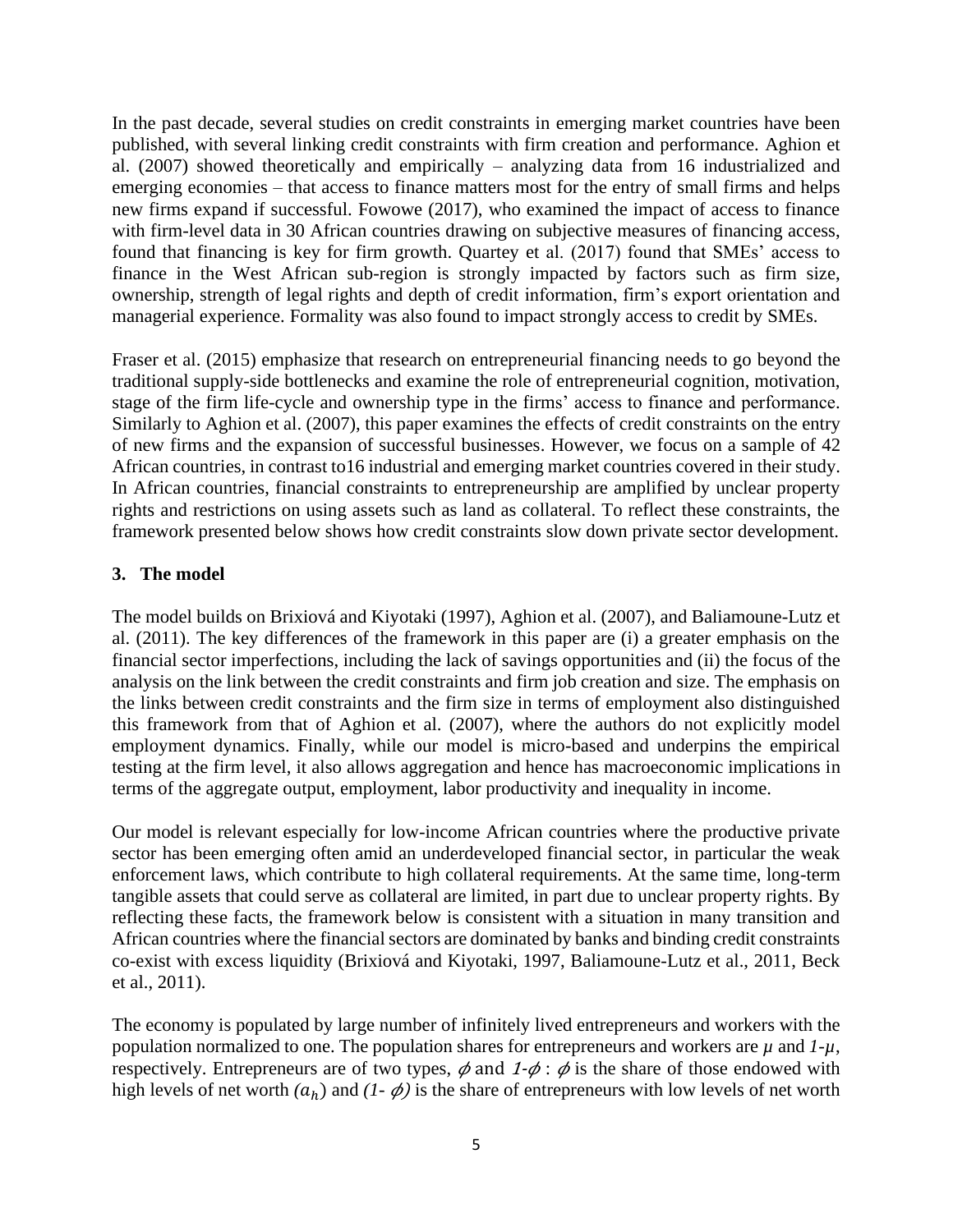$(a_l)$ , where  $a_h > a_l > 0$ . The net worth,  $a_i$ , i=h, l, is entrepreneur-specific and constant as entrepreneurs consume their profits each period, reflecting limited savings and investment options for SMEs in Sub-Saharan Africa. Both entrepreneurs and workers have risk neutral preferences in consumption, *c.* For workers the consumption in each period depends on the wage, *w*, when they work for firms in the formal sector or on income *b* from self-employment in the informal sector.<sup>6</sup> For entrepreneurs it depends on the profit from running a firm,  $\pi$ , which is fully consumed each period or on the income, *ω*, from self-employment in the informal sector.

The entrepreneurs of type *i*=*h*, *l* search for a business opportunity at cost  $d(x_i) = x_i^2/2\gamma$  units of the consumption good per unit of time, where  $\gamma > 0$  is the parameter of search efficiency. The entrepreneur of type *i* then finds a business opportunity according to a Poisson process with the arrival rate of  $x_i$  and produces output  $y_i$  in the formal sector with labor  $n_i$ , business capital *z* and physical capital  $k_i$  according to the following production function:

$$
y_i = \frac{1}{1-\alpha} (zk_i)^{\alpha} (n_i)^{1-\alpha} \tag{1}
$$

where  $\alpha$ ,  $0 < \alpha < 1$ , is the share of the total capital in the output. The gross profit  $\Pi_i$  of an entrepreneur *i* with net worth  $a_i$  who employs capital  $k_i$  and labor  $n_i$  can be expressed as:

$$
\Pi_i = \max_n (y_i - w n_i) = R(K) k_i \tag{2}
$$

where  $K = \int_0^{\mu} k_i$  $\int_0^{\mu} k_i dt$  is the aggregate capital and  $R(K) = \frac{\alpha}{1-\alpha}$  $\frac{\alpha}{1-\alpha}zw^{-1(1-\alpha)/\alpha}$  is the rate of return on investment for an individual entrepreneur; it is decreasing in the aggregate capital stock.<sup>7</sup> If the rate of return on capital exceeds the real interest rate,  $R(K) > r$ , the entrepreneurs who find a business opportunity will borrow up to their credit limits and use their entire net worth as collateral.

The entrepreneurs finance their project from own resources (net worth) and by borrowing, using the net worth as collateral. However, the output can be used only for consumption and the capital (including the net worth) is entrepreneur-specific. This implies that without the entrepreneur's specific know-how, the liquidation value of the net worth for outsiders is smaller than for the entrepreneur. Hence in the event of the entrepreneur' s default on borrowing, the lenders can recover only  $\theta$  proportion of the value of the net worth<sup>8</sup> and restrict lending to an entrepreneur *i*,  $b_i$ , to the amount not exceeding this collateral value of the entrepreneur's net worth,  $a_i$ :

$$
b_i \leq \theta a_i \qquad i = h, l \tag{3}
$$

<sup>&</sup>lt;sup>6</sup> The workers are working either in the formal private sector (in firms created by the entrepreneurs) or in the informal sector, which we interpret as household production. In either activity, they receive wage *w*.

 $7$  Note that entrepreneurs and workers take w and r as given, and hence entrepreneurs adjust their capital/labor ratio until w =  $(zk_i)^{\alpha} (n_i)^{-\alpha}$  and  $r = \frac{\alpha}{1-\alpha}$  $\frac{\alpha}{1-\alpha}(zk_i)^{\alpha-1}(n_i)^{1-\alpha}$ 

<sup>8</sup> The value of θ (share that cannot be recovered) depends positively upon the specificity of the capital and negatively on the design and enforcement of private contracts and development of the financial sector.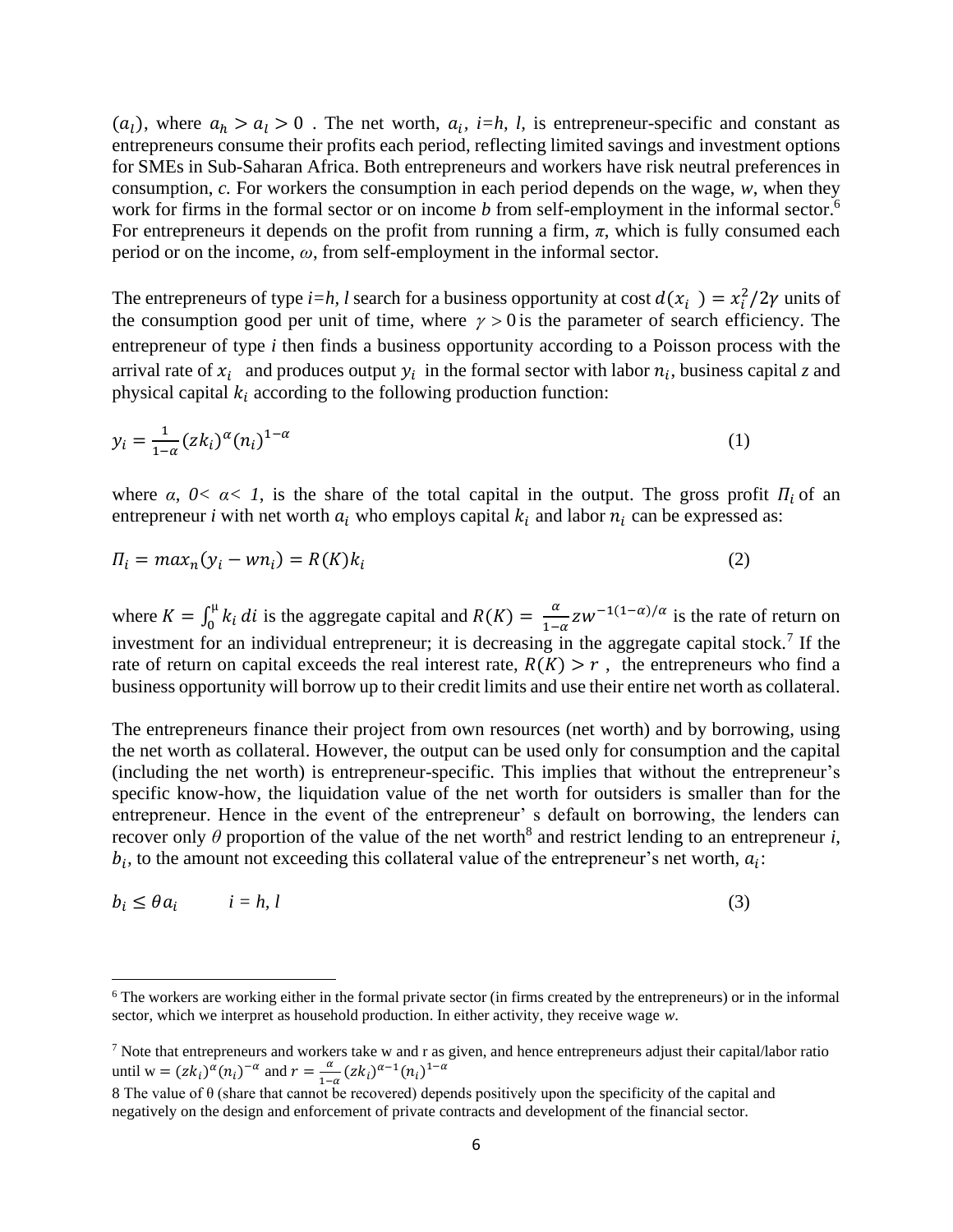where  $k_i = a_i + b_i$  reflects that the entrepreneur *i* finances capital (*k*) from both borrowing (*b*) and own net worth (*a*). Entrepreneurs consume their profits, that is:  $c = y - w n - rb$ , where *c* is the private consumption, *wn* is the wage cost, and *r* is the real interest rate on debt (which in equilibrium is equal to the rate of time preference).

When  $K < K$ , which is a common situation in developing countries, the rate of return on capital is above the real interest rate on debt,  $R(K) > r$ . The entrepreneurs thus borrow up to the credit limit for capital investment, i.e. the credit constraint is binding and  $b_i = \theta a_i$  and  $k_i = (1 + \theta) a_i$ The entire net worth is then spent on the down-payment for capital. From  $(1) - (3)$  follows that firm employment rises with borrowing and hence with the net worth:

$$
n_i = (zk_i) (w)^{-\frac{1}{\alpha}} = z(1+\theta)a_i(b)^{-\frac{1}{\alpha}} \text{ and } n_i = f(z, a_i, \omega, \theta, \alpha) + z + z + z + t \tag{4}
$$

Private firms are destroyed at exogenously given rate  $\delta > r$ . The exiting entrepreneur *i* maintains the initial net worth  $a_i$  and searches for another business opportunity. Denoting  $m_p$  to be the total share of entrepreneurs running firms,  $n_u$  the share of the unemployed workers, and *n* the number of workers per average firm, the labor market equilibrium condition for workers is as follows:

$$
1 - \mu = n_u + m_p n = n_u + m_{ph} n_h + m_{pl} n_l \tag{5}
$$

where  $n_i$  is the employment in firm of type *i*. Letting  $m_{ui}$  be the share of entrepreneurs of type *i* searching for business opportunities and  $m_{ni}$  the share of entrepreneurs of type *i* running firms, the labor market equilibrium condition for entrepreneurs satisfies:

$$
\mu = m_u + m_p = m_{uh} + m_{ph} + m_{ul} + m_{pl} \tag{6}
$$

The change in the number of entrepreneurs of type *i* searching for business opportunities,  $m_{ui}$ , is given by the difference between inflows into the pool of searching entrepreneurs,  $\delta(\mu \phi_i - m_{ui}) =$  $\delta m_{pi}$  and the exits from it,  $x_i m_{ui}$ , where  $\phi_h = \phi$  and  $\phi_l = 1 - \phi$ . From (6),  $\dot{m}_{pi} = -\dot{m}_{ui}$ , with the initial number of private firms of both types set as  $m_{pl0} = \overline{m_l}$ , and  $m_{ph0} = \overline{m_h}$ .

$$
m_{pl} = x_i m_{ui} - \delta m_{pl} = x_i m_{ui} - \delta(\mu \phi_i - m_{ui}) \qquad i = h, l \tag{7}
$$

In the steady state,  $m_{ui} = \frac{\mu \phi_i}{r+u}$  $\frac{\mu \phi_i}{x_i + \delta}$ , where  $m_{uh} = \frac{\phi_\mu}{x_h + \epsilon}$  $\frac{\phi_{\mu}}{x_h+\delta}$  and  $m_{ul} = \frac{(1-\phi)_{\mu}}{x_l+\delta}$  $\frac{1-\varphi/\mu}{x_l+\delta}$ .

Omitting the time subscripts and denoting  $V_i$  as a present discounted value of an entrepreneur of type  $i$  (that is an entrepreneur with net worth of value  $a_i$ ) searching for a business opportunity and  $J_i$  as an entrepreneur of type *i*, that is an entrepreneur running a firm with net worth  $a_i$ , respectively. The corresponding Bellman equations are:

$$
rV_i = \omega + \max_x \{-x_i^2/2\gamma + x_i \left[ J_i - V_i \right] \} + V_i \qquad i = h, l \qquad (8)
$$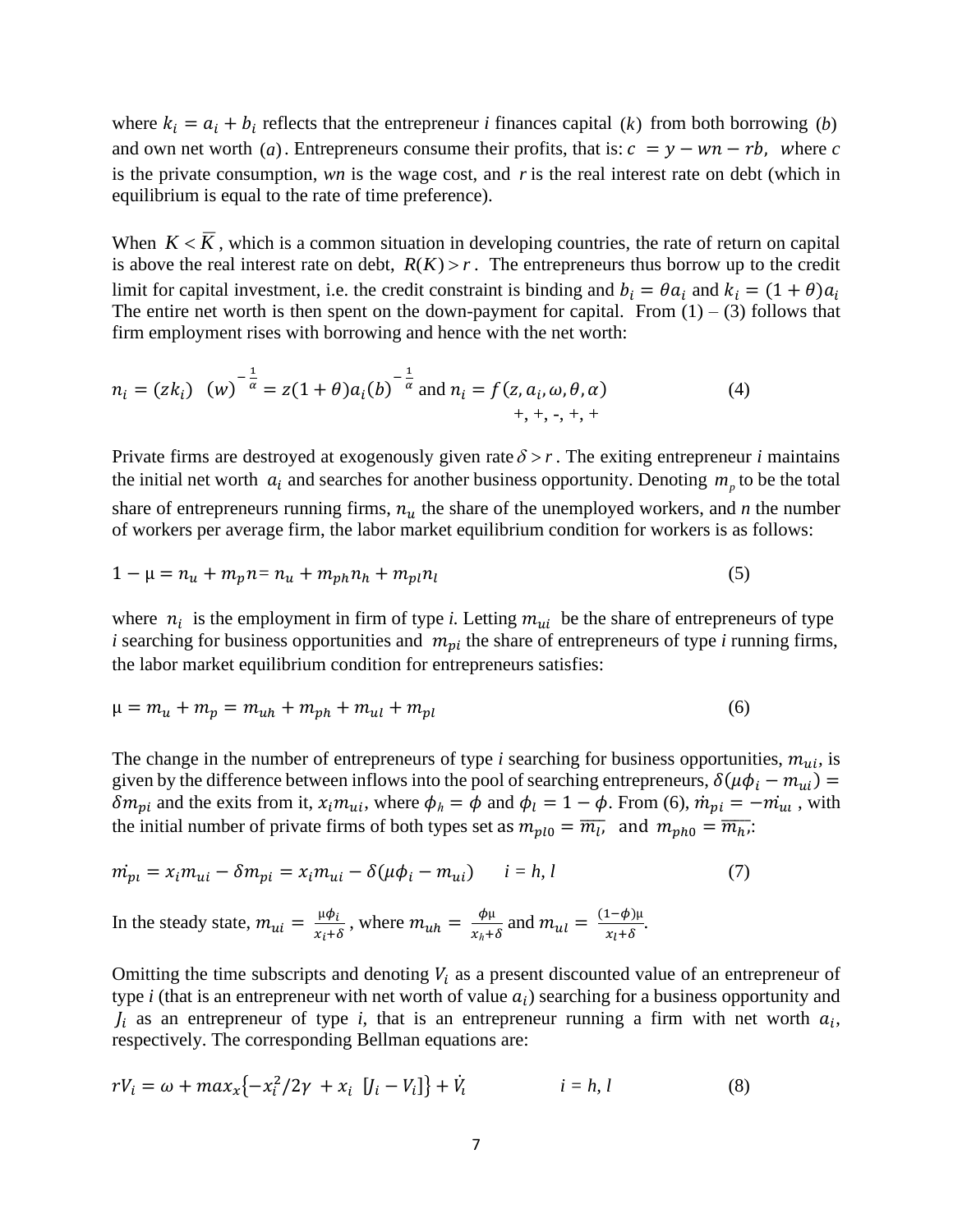$$
rJ_i = \pi_i + \delta(V_i - J_i) + \dot{J}_i \qquad i = h, l \qquad (9)
$$

 $\frac{E}{1}$ where  $r$  is the discount rate. Equation (8) states that a searching entrepreneur *i* receives the income from self-employment, *b*, finances cost of search of  $x_i^2/2\gamma$  and expects to open a firm at rate  $x_i$ , where  $\dot{V}_l$  denotes change in  $V_i$  over time, *i*=*h*, *l*. Put differently, (9) states that the return from ֧֧֧֦֧֚֝֝֝֟֓<u>֚֓</u> searching for a business opportunity equals the expected return from running a business with the net worth  $a_i$  net of search costs. Equation (8) states that an entrepreneur of type *i* running a firm receives profit  $\pi_i$  and expects the firm to exit at rate  $\delta$ . Again,  $j_i$  denotes change in  $j_i$  over time,  $i=h, l$ . The utility-maximizing search intensity  $x_i$ , which equates the marginal cost of search with the expected marginal benefit, is derived from differentiating equation (7) and given by:

$$
x_i = \gamma (J_i - V_i) \tag{10}
$$

Defining the shadow value of the business opportunity of an entrepreneur with net worth  $a_i$  as  $=$  $\lambda_i = (J_i - V_i)$ , i.e., the difference between the present discounted value of running a firm and searching for a business opportunity, equation (9) can be written as  $x_i / \gamma = \lambda_i$ . The equilibrium conditions can then be described as:

$$
\lambda_i = (\gamma/2)\lambda_i^{2} + (r+\delta)\lambda_i \cdot (\pi_i - b) \qquad i = h, l \qquad (11)
$$

$$
\dot{m}_{pi} = \gamma \lambda_i \ (\mu \phi_i - m_{pi}) - \delta m_{pi} \qquad i = h, l \qquad (12)
$$

where  $m_{pl0} = \overline{m_l}$ , and  $m_{ph0} = \overline{m_h}$ . In the steady state,  $\lambda_i = m_{pl} = 0$ . The binding credit constraint implies that in equilibrium the number of entrepreneurs running firms is limited, i.e.

lower than in a situation without such constraint, where the aggregate capital would be  $K^*$ :

$$
\frac{\delta r \hat{\lambda}\mu}{\delta + \hat{\lambda}} k_0 < (\delta - r)\bar{K} \Leftrightarrow R(K^*) > r \tag{13}
$$

where K is such that  $R(K) = r$ . The credit constraint stems from the lack of collateral/net worth or from low  $\theta$  (the share of entrepreneurs' net worth that can be pledged as collateral) or both.

From the profit maximization it also follows that  $\pi_h = r a_h > r a_l = \pi_l$ . From (8 - 12) it follows that in equilibrium, searching entrepreneurs with higher net worth search more intensively for business opportunities, as they expect higher profits. Hence a larger share of entrepreneurs with high net worth run firms in the formal sector than is the case of entrepreneurs with low net worth. Moreover, the poverty and the underdeveloped financial markets, which limit opportunities for savings and investment, make entrepreneurs consume their entire profit each period and prevent them to increase their net worth. In turn, the low net worth creates barriers to the entrepreneurs´ access to credit and their starting of more profitable and larger firms in the formal private sector.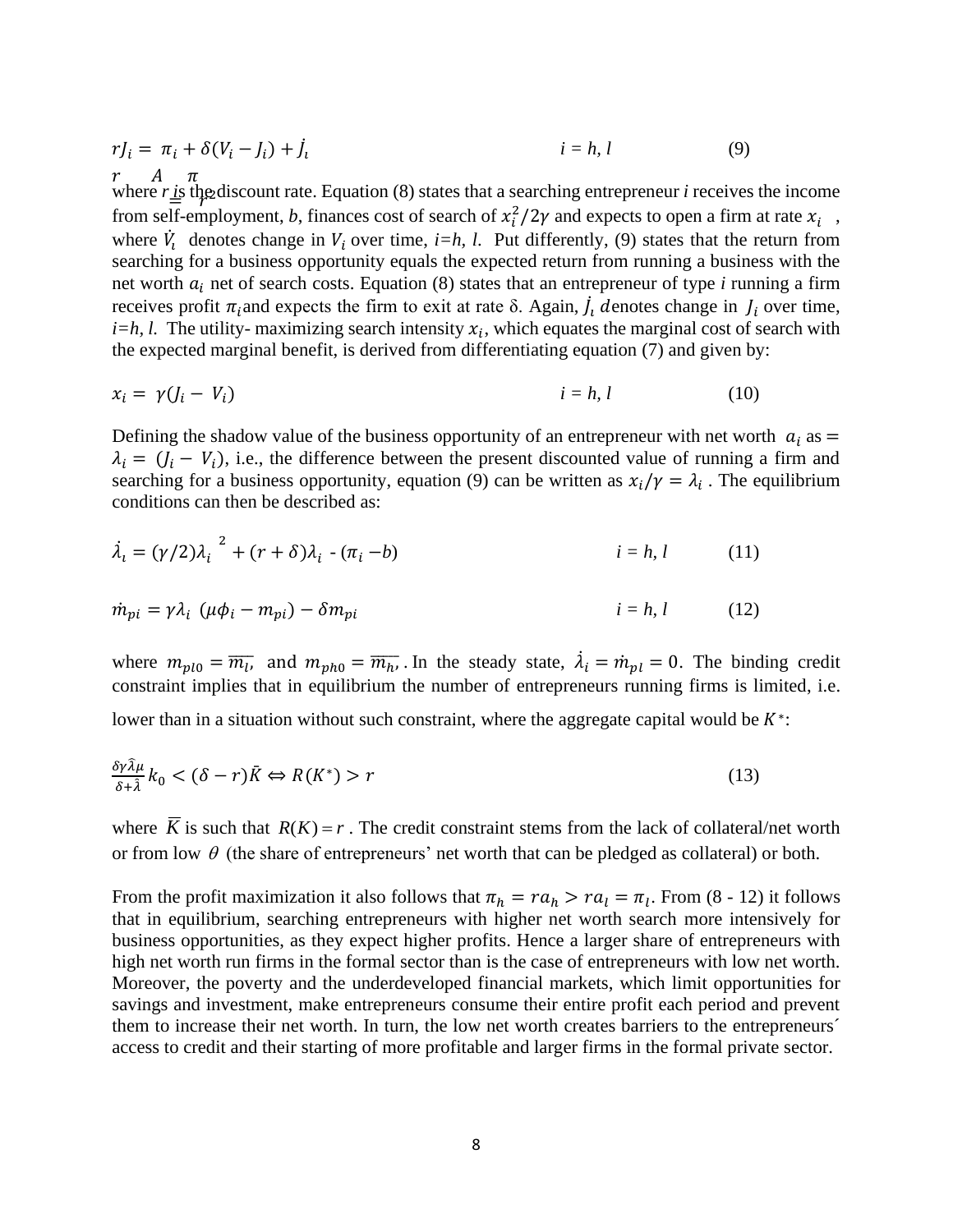The above analysis shows a positive link between the rate of firm creation and job creation on one hand and access to credit on the other hand. The latter is measured both by the private sector credit to GDP ratio and banking sector liquidity at the aggregate level and by evidence and perceptions of credit constraints at the firm level. It also shows a positive link between firm creation, its productivity and the business environment, especially the ability of lenders to recover loans.

### **4. Empirical Analysis**

#### *i. Data and Research Design*

This section tests the findings of the theoretical model. It uses firm-level data on 14,047 SMEs in 42 African countries. The main data sources are the World Bank's Enterprise Surveys (WBES) between 2006 and 2009. Small and medium-sized enterprises are defined as firms having a maximum number of 99 employees.<sup>9</sup>

Table 4 (Appendix A) describes the data and reports the composition of the sample. The statistics indicate that while SMEs included in the sample employ on average 17 people permanently, they lose on average 15 jobs over the 3-year period prior to the survey. It also appears that only few of them have access to loans from the financial sector (9%) relative to the access to overdraft facilities (26%). This confirms that SMEs tend to have less loans relative to overdrafts. The summary statistics also provide clear evidence that the firms in the sample are financially constrained on average, with relatively limited loan size (USD 1.8 million), high collateral value (135% of the loan size) and short maturities (7.4 months). Clear-cut evidence is also provided in Appendix D that restricted access to financial services hampers both firms' employment growth and sales performance (*i.e.* firms with access to a line of credit from a financial institutions tend to have higher turnovers and are also on a positive growth trend with regard to their size).

The objective of the research is to evaluate the impact of *access to financial services (loan facilities)* on employment growth using impact evaluation-based techniques. To this end, "having a line of credit or loan from a financial institution" for a specific firm will be considered as the *treatment*. Firms that have secured such facilities will be referred to as the *treated* group, and the remaining (*i.e.* those with no access to financial sector loan financing) as the *control* group. Out of the restricted WBES African sample considered in the research, 2,594 firms are reported to have a line of credit or a loan from a financial institution (and will therefore referred to as the *treated* group) against 11,453 firms with no access to credit facilities (referred to as the *control* group).

A common problem encountered in the investigation of the causal impact of access to finance on outcome variables is that loan facilities for enterprises may not be randomly awarded, as the decisions to apply for such facilities are taken individually by entrepreneurs and may be correlated with a set of firm characteristics that also affects the outcome variable (employment growth in this case), leading to the so-called *self-selection* problem. This problem makes that simply comparing the sample employment growth means of the *treatment* group with that of the *control* group would lead to biased estimates of the treatment effect. Figure 1 provides non-clear-cut statistical evidence about the impact of access to loan financing on job creation, based on the Africa-restricted WBES

<sup>&</sup>lt;sup>9</sup> Some caveats apply for the World Bank's Enterprise Surveys data, including that informal firms (which represent a substantial proportion of SME in Africa) and firms in sectors except manufacturing and services are not covered.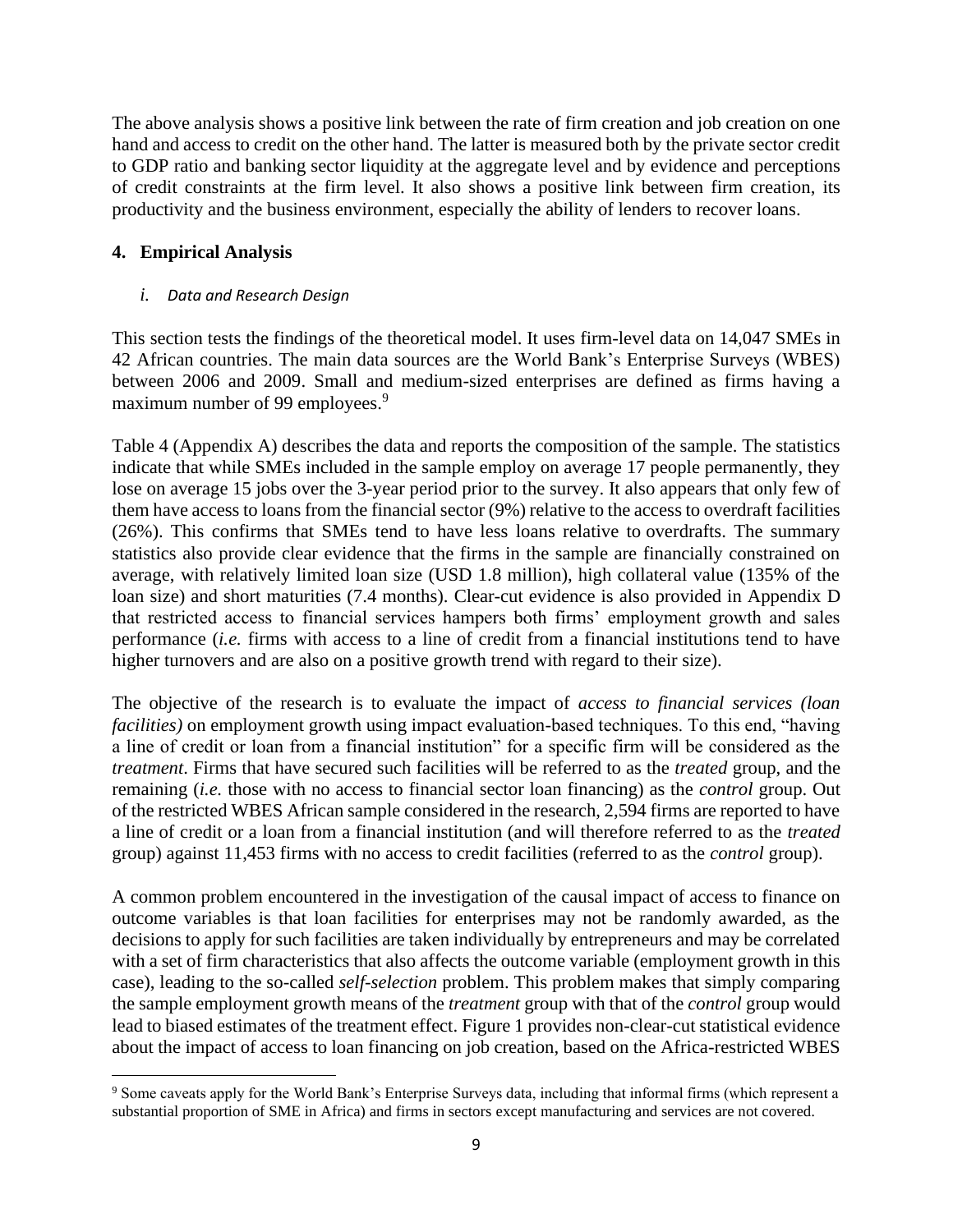sample. The figure shows that firms having a line of credit with a financial institution are more likely to grow their number of employees more than firms that do not have such financing, only above a certain threshold of incremental jobs created. This lack of clear evidence may be the result of a selection bias, as only firms that need to growth their size above a certain level and that have specific characteristics, may be getting loans from the financial sector.

Figure 1: Kernel density plots of employment growth ("treated" and "non-treated" firms)



countries.

Propensity scores-matching (developed in Rosenbaum and Rubin, 1983) allows carefully addressing the issue of *self-selection* by pairing the "treated" firms with the "non-treated" firms that have similar observed characteristics, so that the difference between the employment growth (the incremental jobs created) of a treated firm and that of a matched counterfactual is solely attributable to the treatment. Also, to avoid dealing with a high number of firm characteristics variables, the technique allows matching firms on the basis of their propensity scores alone (defined as the probability of getting a loan from a financial institution conditional to these characteristics) rather than relying on large sets of observables.

As a first step, we use a probit regression model to calculate firms' propensity for receiving a loan from a financial institution. Following Rosenbaum and Rubin, (1983), the propensity score is:

$$
p(L) = P(L = 1 | X) = E(L|X)
$$
\n(14)

where,  $p(L)$  is the propensity to receive the loan; *L* is a dummy indicating whether a firm has or do not have a loan; *X* is a multidimensional vector of covariates including the size, the age of the firm, the volume of turnover, the ownership structure and the legal status<sup>10</sup>. Subsequently, the propensity scores and the predicted probability of the treatment are estimated with the following model:

$$
L_{\gamma} = \delta + \vartheta X_{\gamma} + \mu_{\gamma} \tag{15}
$$

where *γ* stands for firms. After computing the predicted probability, we estimate the difference in employment growth between the two groups (which can be reasonably attributed to the access to credit facilities).

<sup>&</sup>lt;sup>10</sup> Please refer to table 4 in annex A for a more detailed description of the data.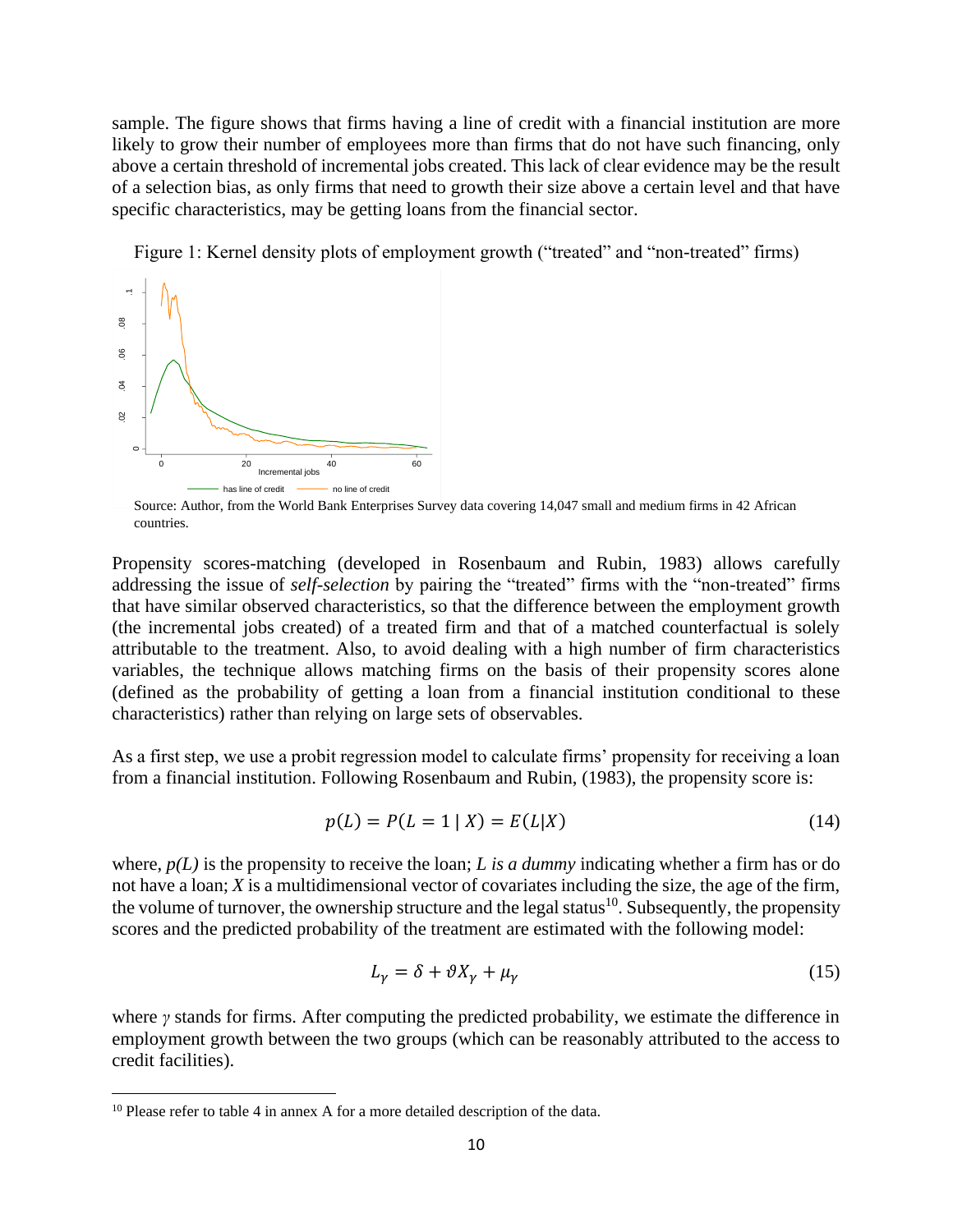Of interest is also the comparison of growth in the number of permanent employees of firms not currently benefitting from a loan from the formal financial sector and the growth in the number of such employees in firms that are benefitting from such a financing. Given that only one of these outcomes can be observed for each firm in the sample, we estimate the average treatment effect on the treated  $(ATT)^{11}$ , which is the difference in employment growth between firms that are effectively getting a loan from a financial institution and those with the same estimated probability of getting such a loan. The ATT can be written as follows:

$$
ATT = E[Y(1) - Y(0) | L = 1] = E[Y(1)|L = 1] - E[Y(0)|L = 1]
$$
\n(16)

Where Y(1) and Y(0) are the employment growth for "treated" and "untreated" firms respectively.

#### *ii. Baseline Findings*

The propensity scores are estimated using a probit regression model where the dependent variable is the dummy variable taking the value of "1" if the firm has a line of credit or a loan from a financial institution, and the value of "0" otherwise. Consistently with Beck, Demirgüç-Kunt and Singer (2013), we include the size of the company (proxied by the total number of permanent and full-time employees) as a control, the expectation being that larger firms are more likely to get financing from a financial institution. We also include the age of the company and the ownership nationality and expect age to be positively correlated with the probability of getting a loan from a financial institution. In line with Asiedu and al. (2013), we also control for firms' legal status of which the categories are: publicly listed company, privately held, limited liability company, sole proprietorship, partnership, and limited partnership. Finally, the set of regressors includes the volume of turnover to control for the firms' financial performance, which we expect to be positively related to the likelihood of getting a line of credit from the formal financial sector.

Table 1 presents the results. These tend to confirm some of our main expectations<sup>12</sup>. Similarly to Beck, Demirgüç-Kunt and Singer (2013), the number of employees and the age of the firm consistently, significantly and positively enter in the regression. Older companies and those with a higher number of employees are more likely to have a loan with a financial institution. Columns 1-4 present various settings where we successively add in the model the turnover, the legal status and the ownership nationality. Unexpectedly yet, these never reach significance.

<sup>&</sup>lt;sup>11</sup> We have made use of the psmatch2 command in Stata, which allowed us to implement a variety of propensity score matching methods including the one-to-one matching, the nearest neighbor matching, the radius matching, the kernel matching and the local linear regression matching. All regressions were made without assuming that the conditional expectations have any particular functional form. Section (ii) provides more detailed information on the covariates included in the probit-based estimation of the propensity scores.

<sup>&</sup>lt;sup>12</sup> We confirmed the balancing property of the propensity scores *(i.e.* ensuring that firms with the same propensity score have the same distribution of observable covariates independent of treatment status). Results are available upon request.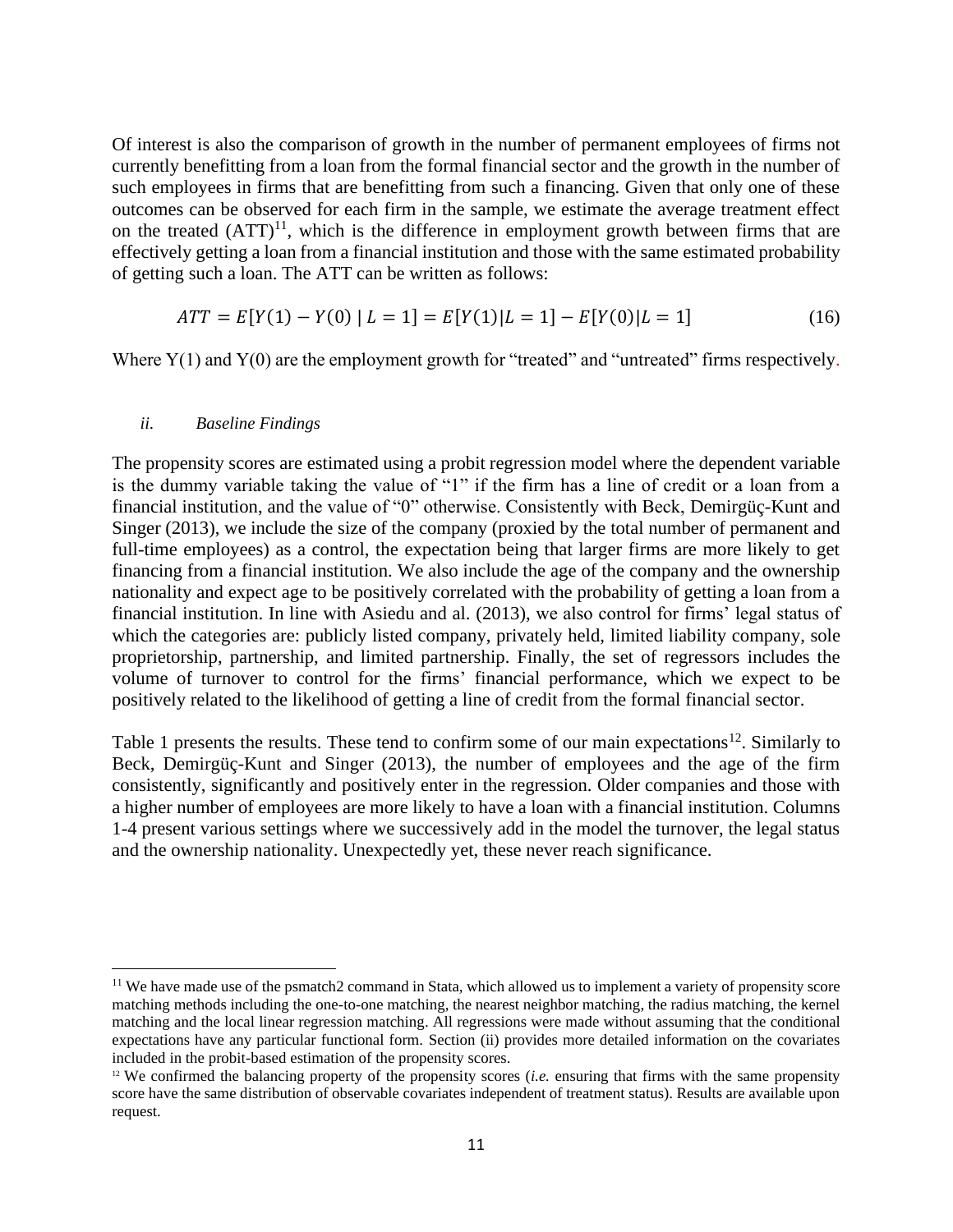| (1)                    | (2)                   | (3)                    | (4)                   |
|------------------------|-----------------------|------------------------|-----------------------|
| $.0103$ *** $(.00094)$ | $.0102$ *** $(.0009)$ | $.01064***(.01064)$    | $.0106***(.001)$      |
| $.0087$ *** $(.0013)$  | $.0088$ *** $(.0013)$ | $.00892$ *** $(.0014)$ | $.0093$ *** $(.0014)$ |
|                        | 2.81e-06(.000025)     | $2.68e-06(.000025)$    | 2.31e-06(.000025)     |
|                        |                       | $-0.019(0.024)$        | $-.020(.0250)$        |
|                        |                       |                        | .085(.060)            |
| $-1.68***(030)$        | $-1.69***(030)$       | $-1.64***(079)$        | $-1.81***(.137)$      |
| 9057                   | 9025                  | 8959                   | 8818                  |
| 0.0356                 | 0.0353                | 0.0369                 | 0.0374                |
|                        |                       |                        |                       |

**Table 1**: Probit estimates of the propensity scores (dependent variable is a dummy variable taking the value of "1" if the company has a loan with a financial institution and "0" otherwise)

Heteroskedaticity-robust standard errors in parentheses.

Subsequently, the estimated propensity scores were utilized to match firms that have a financing from the financing sector with those that don't have such a financing, using five commonly used matching methods: the one-to-one matching, the nearest neighbor matching, the radius matching, the kernel matching and the local linear regression matching. The nearest neighbor matching consists in matching each treated firm with N control firms (non-treated) that have the closest propensity scores (nearest neighbors). For  $N=1$ , the method is equivalent to the one-to-one matching. We apply the method with replacement to allow control firms to be matched for more than one treated firm, reducing the bias in the determination of the average treatment effects on the treated (Frisco and al., 2007). To minimize the risk of getting poor matches, the caliper and radius matching are used to impose a maximum propensity score distance (called caliper). In caliper matching, control and treated firms are paired considering both the propensity range and the proximity in the propensity scores. The radius matching method goes a step further and matches treated firms with all neighbors firms within a given caliper. The Kernel and local liner regression matching methods allow matching all treated firms with a weighted mean of control firm, with weights inversely based on the distance between their propensity scores and those of the control firms. The local linear matching includes a linear term in the weighting function. To check for the quality of the various matching methods and also validate the common support assumption (good overlap in the distribution of propensity scores for the treated and control firms), we plot in figure 2 (appendix C) the resulting balance between the two groups of firms. The figure illustrates that the overlapping seems to be substantial enough to support the common support assumption.

The baseline results of the matching analysis are summarized in Table 2a. Columns 1, 2-4, 5-7, 8 and 9 display the propensity score matching results using the one-to-one, nearest-neighbor, radius, kernel and local linear regression matching methods respectively. Columns 2-4 test the sensitivity of the results to the number of neighbor controls with whom treated firms are paired with, while columns 5-6 do so with respect to different calipers (0.1, 0.05 and 0.01). All specifications report a positive and significant ATT of access to financial services on employment growth, though with different magnitudes. While the estimated ATT coefficients range from 0.93 to 0.97 for the oneto-one and nearest-neighbor methods, they vary from 11.8 to 17.4 for the radius, kernel and local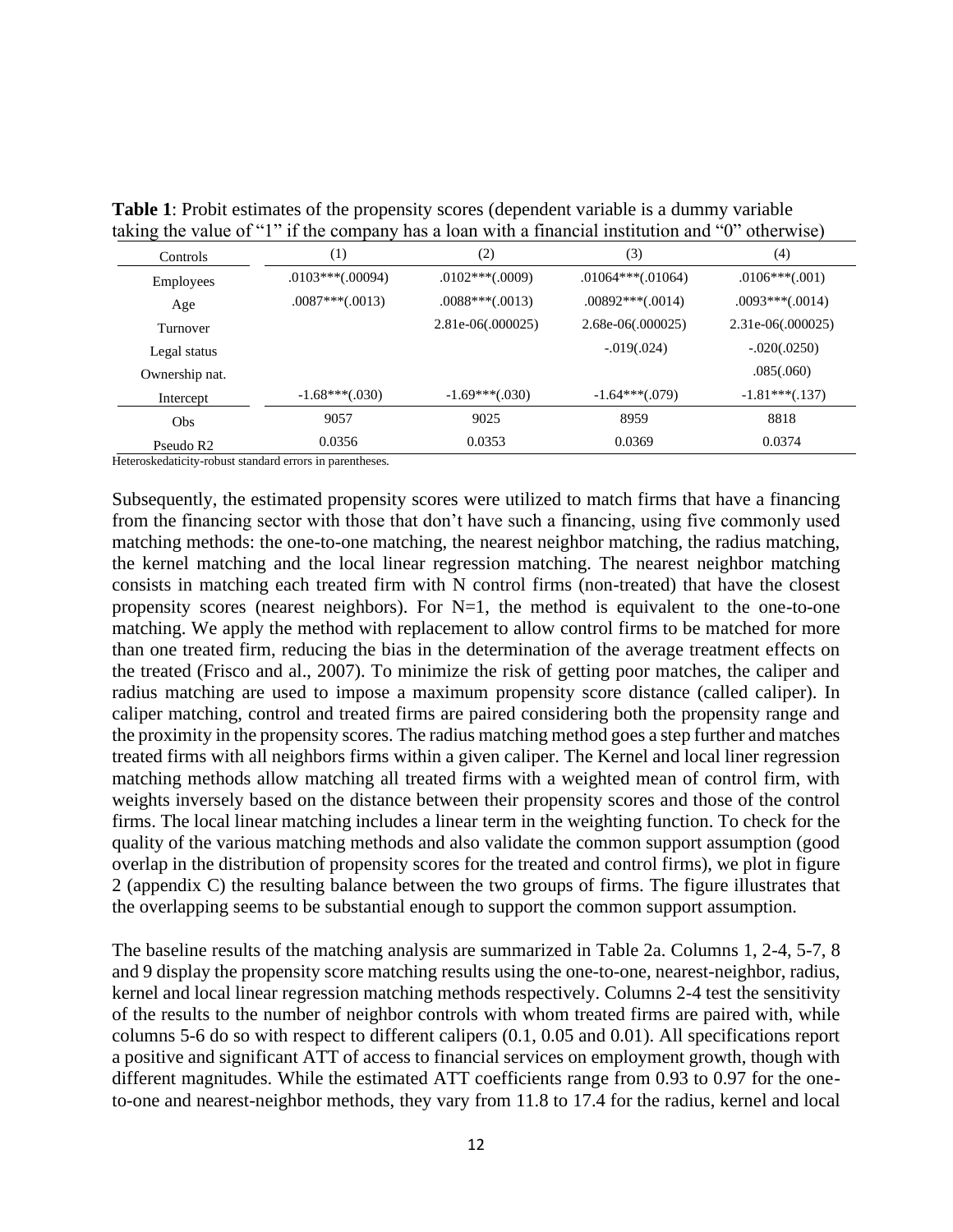linear regression techniques. This suggests that a loan from a financial institution leads to an increase in the number of permanent employees in similar units.

|                                                    | $One-to-$<br>one<br>matching |          | Nearest-<br>neighbor |                                  |                | Radius<br>matching |                                                                                                                                                                                                                                                                                                                                                                                      | Kernel<br>matching | Local<br>liner<br>regression<br>matching |
|----------------------------------------------------|------------------------------|----------|----------------------|----------------------------------|----------------|--------------------|--------------------------------------------------------------------------------------------------------------------------------------------------------------------------------------------------------------------------------------------------------------------------------------------------------------------------------------------------------------------------------------|--------------------|------------------------------------------|
|                                                    |                              | $k=1$    | $k=2$                | $k=3$                            | $r = 0.1$      | $r = 0.05$         | $r = 0.01$                                                                                                                                                                                                                                                                                                                                                                           |                    |                                          |
|                                                    | $\scriptstyle{(1)}$          | (2)      | (3)                  | (4)                              | (5,            | (6)                | (7)                                                                                                                                                                                                                                                                                                                                                                                  | (8)                | (9)                                      |
| <b>Average Treatment</b><br>Effects on the Treated | .937***                      | .9370*** | $1.128***$           | $.972***$                        | 17.484**       | 12.986**           | $11.854**$                                                                                                                                                                                                                                                                                                                                                                           | 13.183**           | 14.126**                                 |
| (ATT)                                              | (.030)                       | (.0306)  | (.204)               | (.020)                           | (8.949)        | (7.124)            | (5.877)                                                                                                                                                                                                                                                                                                                                                                              | (6.880)            | (7.31)                                   |
| Obs (Treated)                                      | 667                          | 667      | 667                  | 667                              | 667            | 667                | 667                                                                                                                                                                                                                                                                                                                                                                                  | 667                | 667                                      |
| Obs (Control)                                      | 6640                         | 6640     | 6640                 | 6640                             | 6640           | 6640               | 6640                                                                                                                                                                                                                                                                                                                                                                                 | 6640               | 6640                                     |
| $\sim$<br>$\sim$ $\sim$                            | $\mathbf{r}$                 | $\sim$   | and a state of the   | $-4$ , $-1$ , $-1$ , $-1$ , $-4$ | $\cdot$ $\sim$ |                    | $\overline{a}$ $\overline{a}$ $\overline{a}$ $\overline{a}$ $\overline{a}$ $\overline{a}$ $\overline{a}$ $\overline{a}$ $\overline{a}$ $\overline{a}$ $\overline{a}$ $\overline{a}$ $\overline{a}$ $\overline{a}$ $\overline{a}$ $\overline{a}$ $\overline{a}$ $\overline{a}$ $\overline{a}$ $\overline{a}$ $\overline{a}$ $\overline{a}$ $\overline{a}$ $\overline{a}$ $\overline{$ | $\sim$ $\sim$      | $\sim$                                   |

**Table 2a**: Impact of access to financial services on firms' growth: baseline estimates

Bootstrapped standard errors in parentheses. \*,\*\* and \*\*\* denotes significance at 10%, 5% and 1% respectively.

**Table 2b**: Impact of access to informal sources of financial services on firms' growth: baseline estimates

|                                                    | $One-to-$<br>one<br>matching | Nearest-<br>neighbor |        | Radius<br>matching |           |            | Kernel<br>matching | Local<br>liner<br>regression<br>matching |        |
|----------------------------------------------------|------------------------------|----------------------|--------|--------------------|-----------|------------|--------------------|------------------------------------------|--------|
|                                                    |                              | $k=1$                | $k=2$  | $k=3$              | $r = 0.1$ | $r = 0.05$ | $r = 0.01$         |                                          |        |
|                                                    | $\left(1\right)$             | (2)                  | (3)    | (4)                | (5)       | (6)        | (7)                | (8)                                      | (9)    |
| <b>Average Treatment</b><br>Effects on the Treated | 4.99                         | 4.96                 | .31    | $-1.12$            | 13.37     | 4.72       | 4.93               | 5.49                                     | 4.45   |
| (ATT)                                              | (5.84)                       | (5.9)                | (3.46) | (3.07)             | (10.03)   | (5.62)     | (5.12)             | (7.71)                                   | (6.57) |
| Obs (Treated)                                      | 250                          | 250                  | 250    | 250                | 250       | 250        | 250                | 250                                      | 250    |
| Obs (Control)                                      | 6,931                        | 6,931                | 6,931  | 6,931              | 6,931     | 6,931      | 6,931              | 6,931                                    | 6,931  |

Bootstrapped standard errors in parentheses. \*,\*\* and \*\*\* denotes significance at 10%, 5% and 1% respectively. Note: (access to informal finance is proxied by a dummy variable taking the value of "1" if over last fiscal year, the company purchased any fixed asset or financed working capital using either credit from suppliers, advances from customers or loans from money lenders, friends or relatives while not having any access to formal finance).

#### *iii. Testing for Heterogeneities in the Impact*

The robustness of the baseline average treatment effects w.r.t. the measure of access to financial services is tested. Various measures of financial access have indeed been used in the literature and have yielded different results. Following Love and Peria (2015), we use as an alternative proxy of access to financial services, a dummy variable that is equal to "1" if the firm has an overdraft facility at the time of the survey and "0" otherwise. Overdrafts tend to be a more popular type of financing than loan for firms in Africa; this is illustrated by the summary statistics provided in Table 4, which indicate that 26.1% of firms in the sample report having an overdraft facility against only 9% of them that have a loan from a financial institution. Yet, surprisingly, access to this source of financing does not appear to favor growth in employment. In all the specifications reported in Table 5, the ATT are negative and large in magnitude, but never enter significantly in the regressions. This could be explained by the fact that though overdrafts are perceived as a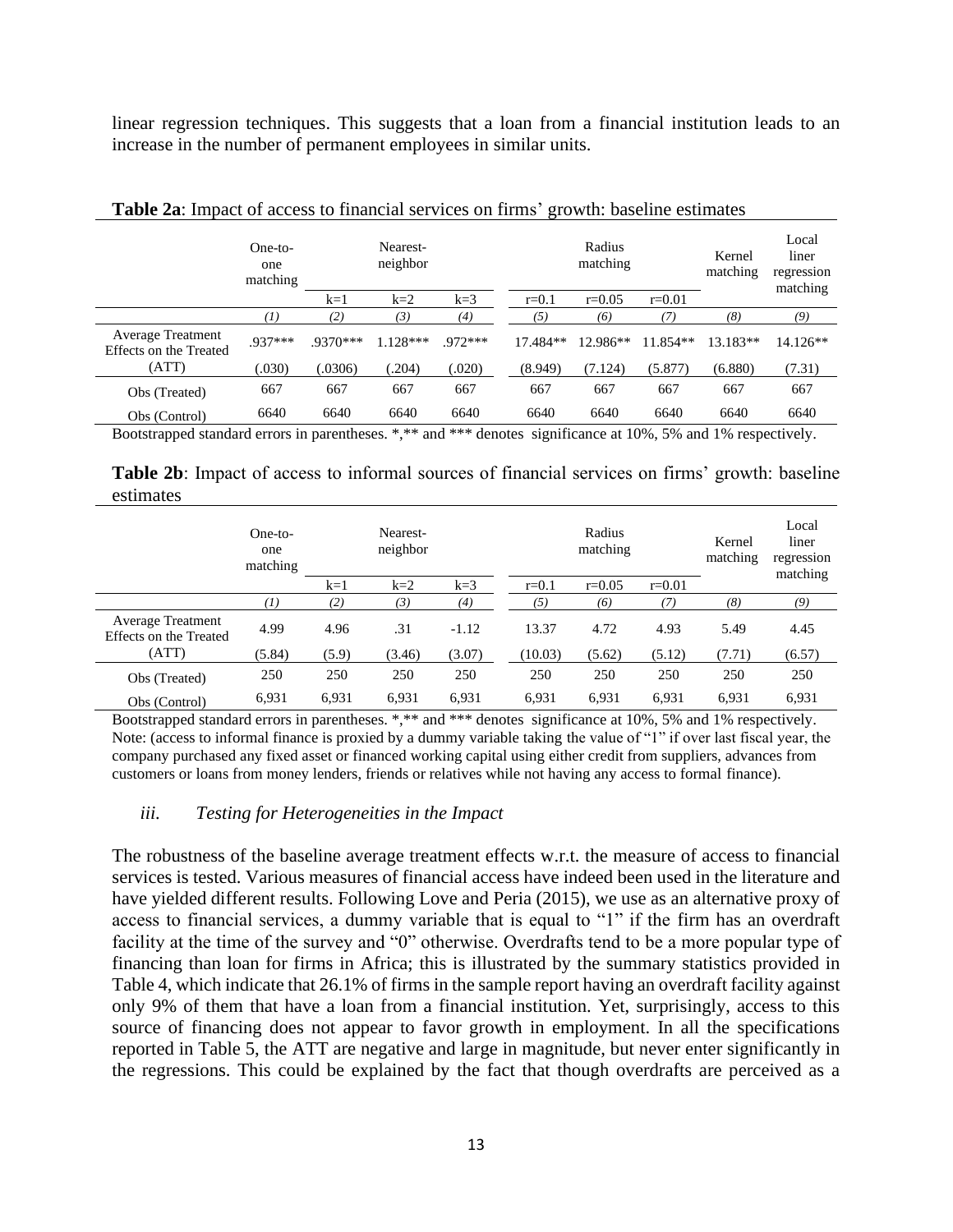simpler form of access to formal finance relative to loans, they are typically associated with more limited ceilings, translating into a limited impact on firm performance and growth.

These findings are corroborated by the results summarized in Table 6 where we test whether loan size matter in explaining the impact of financial access on employment growth<sup>13</sup>. For this undertaking, the sample is split around the three quartiles of the distribution of the size of the loans received by firms. Results indicate that the ATT is only positive and significant for the two last specifications (third and fourth quartiles), with coefficients of 13.2 and 13.3 respectively.

In Tables 7 and 8, results show the extent to which loans conditions matter in explaining the impact of access to financial services on job creation. We focus on the relative size of the collateral and the loan maturity. Several studies have indeed emphasized the importance of access to convenient and affordable financial services for firms and have emphasized collateral requirements as a key factor hampering firms' growth in Africa (Beck and al, 2011). In table 7, we test whether the ATT of the access to formal loan-based financing varies along the distribution of the loan collateral size. We apply a similar sample decomposition than in table 6. Collateral size is expressed as a share of the total value of the loan. As expected, results only report positive and significant ATT for the first two sub-samples, with estimated coefficients of 20.5 and 18.9 respectively. This suggests that lower collateral values are associated higher and more significant impact of access to loan financing on employment growth. Results summarized in Table 8 further indicate that the longer maturity of loans are associated with a higher impact on employment growth. More specifically, having a loan from a financial institution increases the number of permanent employees by 13.4 for the upper distribution of the loan maturity (above the median value).

In the last step, differences between economic sectors are examined w.r.t. their varied potentials for job creation. To test for this imapct, the ATT on two sub-samples of firms were estimated: those engaged in the manufacturing sector and those in the service sector. Results reported in the table 3 below (columns 1 and 2) interestingly show that while the average treatment effect on the treated is positive and significant for both specifications, access to loan financing for manufacturing firms is associated with a significantly higher impact on employment growth. This suggests that financially-included small manufacturing firms tend to create more jobs than their counterpart in the service sector (25.9 new jobs for the former against 1.03 new jobs for the later).

|                                            | <i>Manufacturing</i> | <i>Services</i> |
|--------------------------------------------|----------------------|-----------------|
|                                            |                      |                 |
| <b>Average Treatment</b><br>Effects on the | $25.91**$            | 1.039***        |
| Treated (ATT)                              | (12.76)              | (.243)          |
| Obs (Treated)                              | 306                  | 260             |
| Obs (Control)                              | 3024                 | 2958            |

**Table 3**: Impact of access to financial services on firm growth: do sectors matter?

Bootstrapped standard errors in parentheses. \*,\*\* and \*\*\* denotes significance at 10%, 5% and 1% respectively.

<sup>&</sup>lt;sup>13</sup> Nearest-neighbor matching method (with  $k=2$ ) is used in all sensitivity analysis.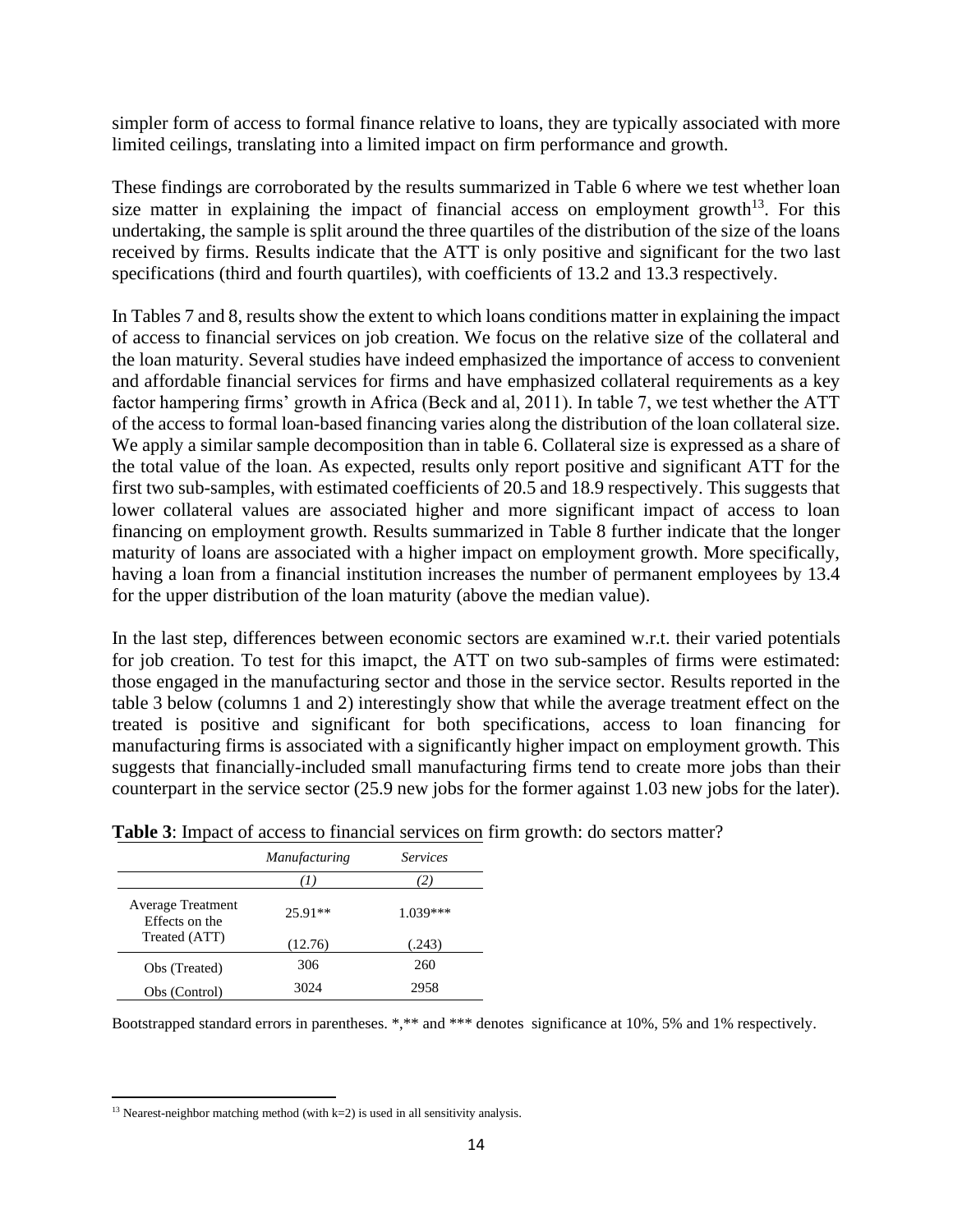#### **5. Conclusion and policy recommendations**

This paper explores the impact of access to finance on employment growth in Africa's SMEs. Towards this goal, it presents a model, applicable to African countries, where the firm creation requires search for productive business opportunities, while the firm size in terms of employment hinges on access to credit. The model showed that in the absence of assets that can serve as collateral and given other financial market imperfections, access to credit constrains SME entry and job creation.

The implications of the model were empirically tested using a sample firm level-data of 42 African countries over the 2006-2009 period to explore the impact of access to finance on employment growth. The paper makes an important contribution to the literature on SME financing by being one of the first to study empirically the causal impact of access to finance for small and medium enterprises on growth in their employment, while carefully addressing the issue of self-selection. The results show that access to loan financing positively affects the growth in the number of permanent employees. Applying sample decompositions by loan characteristics reveals some heterogeneity in the impact where larger loans and loans associated with smaller collateral size and longer maturities are associated with a stronger and more significant impact on employment. Interestingly, when applying economic sector-based decomposition, access to finance has a stronger impact on firms in the manufacturing sector relative to those in services. The findings in this paper also suggest that beyond the access, the affordability of finance is key for employment growth. The results are also of particular relevance to the Sustainable Development Goals (SDGs) which were launched by the United Nations in 2015 and which emphasize the need to support labor-intensive sectors (SDG 8.2), increase small-scale enterprises' access to affordable credit in support of decent job creation and entrepreneurship (SDG 8.3 and 9.3). Several recent studies have discussed the critical contribution of SMEs to the SDGs, as these firms are major creators of jobs and represent an overwhelming majority of economic activity in developing countries. The stronger impact of access to finance on jobs in manufacturing than in services suggests that sectoral targeting of finance is a possible policy tool to support industrialization.

Supporting SMEs requires policies aimed at alleviating structural constraints. The analysis in this paper shows that the lack of liquidity is not the key constraint in SME's access to finance in Africa, but it is rather the availability of assets that can be used as collateral and the difficulty of recovering it after default. SMEs can thus have limited access to finance even when the banks have sufficient liquidity, as the experiences from recent easing of monetary policy in number of African countries have also shown. Hence in addition to macroeconomic measures that lower the systemic risk and the cost of borrowing, policy interventions need to focus on removing structural bottlenecks to credit supply, such as establishing accurate valuation of assets and strengthening of the property rights. The latter would both broaden the scope of assets that can be used as collateral (e.g. land) and help ease their recovery in the case of loan default. The government interventions in the form of partial credit guarantees that would lower the risk to lenders from defaults on loans could be particularly effective.

The paper leaves several important issues for further study. In particular, future research could investigate further (i) the transmission mechanism from the access to finance to job creation, (ii) the heterogeneity in the results based on a more granular sectoral decomposition, (iii) the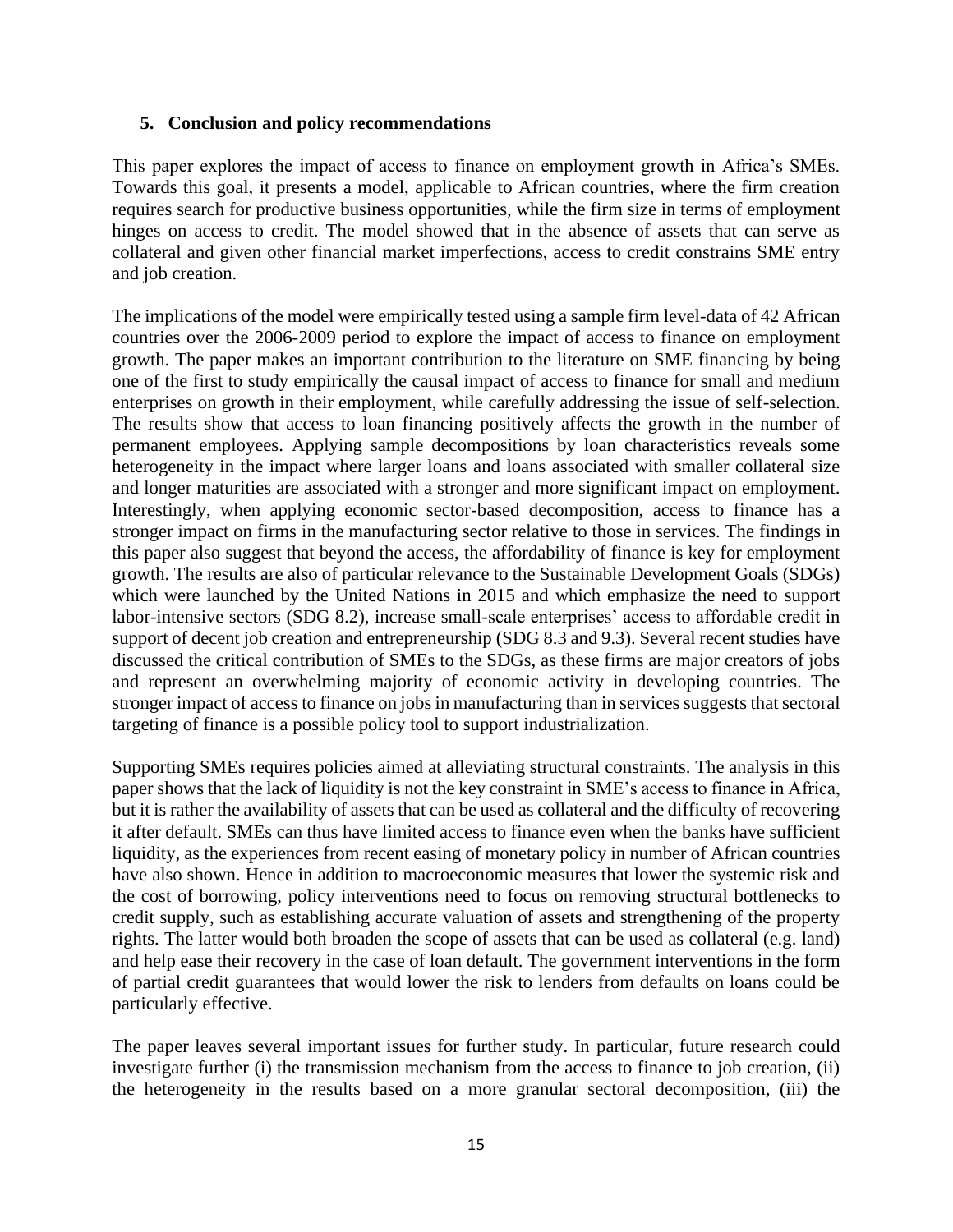sensitivity of the results to the extension of the sample to both formal and informal firms, and (iv) the sensitivity of the findings to the gender and the age of the owner/manager. The last item, focused on disadvantaged groups, is especially important for generating policies for inclusive growth. Another area of interest is to examine if and to what extent have the mobile money and other technological advances in finance improved the SME access to finance overall and for specific sectors and groups. Finally, given that the COVID-19 crisis has disproportionally impacted SMEs, examining the role of the access to credit and insurance for the recovery of the SME sector and the overall economy and drawing lessons could be relevant.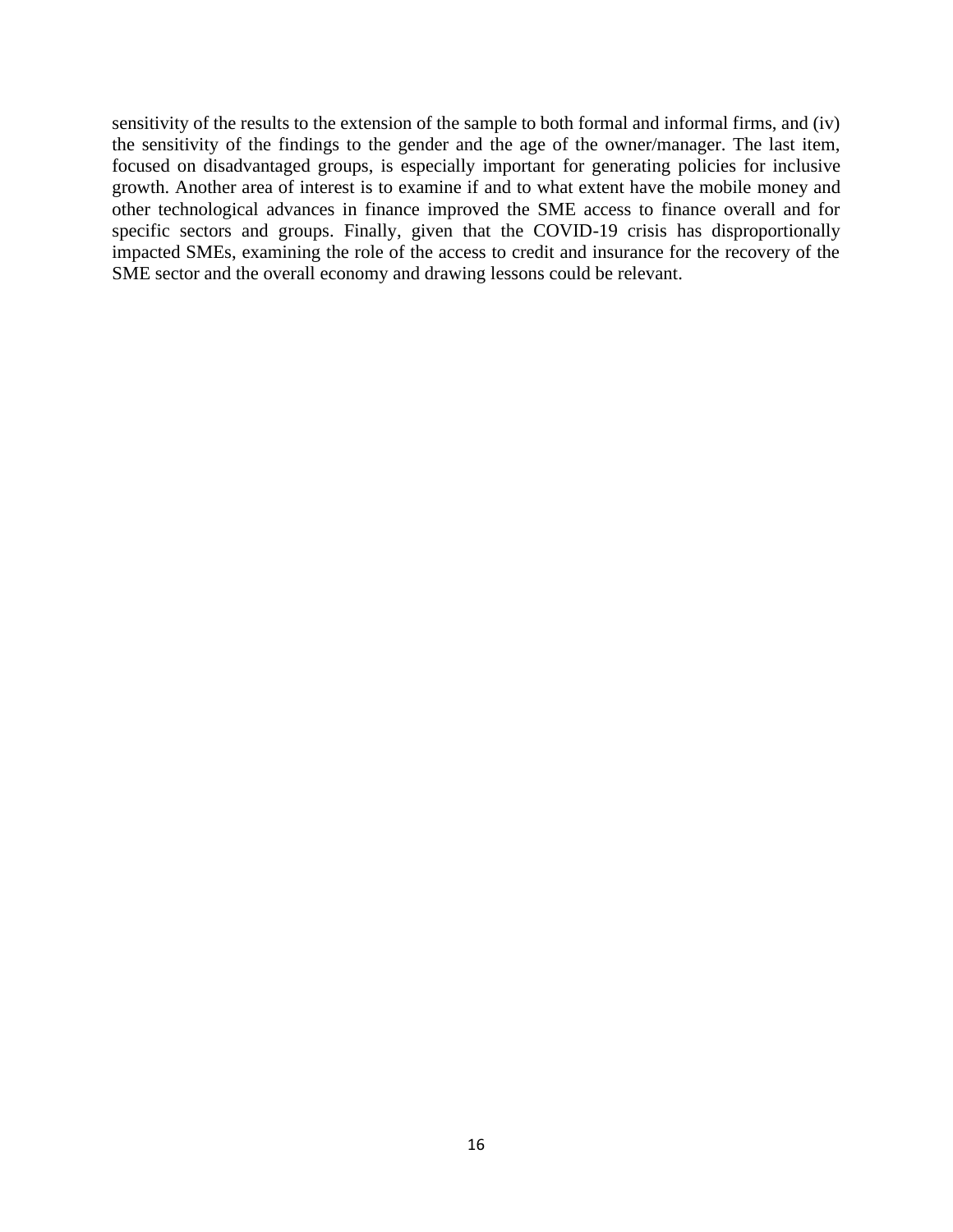#### **References**

Aghion, P., Fally, T., and Scarpetta, S. (2007), ´Credit constraints as a barrier to the entry and postentry growth of firms´, *Economic Policy*, 22(52), 731 & 733–779.

Asiedu, E., Kalonda-Kanyama, I., Ndikumana, L., and Nti-Addae, A. (2013), ´Access to credit by firms in Sub-Saharan Africa: How relevant is gender?´, *The American Economic Review*, *103*(3), 293-297.

Asongu, S. A., and Odhiambo, N. M., (2018). 'ICT, Financial Access and Gender Inclusion in the Formal Economic Sector: Evidence from Africa', African Finance Journal, 20(2), pp. 46-66.

Asongu, S. A., and Nwachukwu, J. C., (2017), ´Quality of Growth Empirics: Comparative Gaps, Benchmarking and Policy Syndromes´, *Journal of Policy Modeling*, 39(5), 861-882.

Asongu, S. A., Nnanna, J., and Acha-Anyi, P. N., (2020), 'Inequality and gender economic inclusion: The moderating role of financial access in Sub-Saharan Africa', Economic Analysis and Policy, Volume 65, March 2020, Pages 173-185.

Ayyagari, M., A. Demirguc-Kunt, and V. Maksimovic (2007), 'Firm Innovation in Emerging Markets: The Role of Governance and Finance', Policy Research Working Paper 4157, World Bank, Washington, D.C.

Ayyagari, M., A. Demirguc-Kunt, and V. Maksimovic (2008a), ´Formal versus Informal Finance: Evidence from China´, Policy Research Working Paper 4465. World Bank, Washington, D.C.

Ayyagari, M., A. Demirguc-Kunt, and V. Maksimovic (2008b), ´How Important Are Financing Constraints? The Role of Finance in the Business Environment´, *World Bank Economic Review*, 22 (3), 483-516.

Auriol, E. (2014), 'Barriers to Formal Entrepreneurship in Developing Countries', Toulouse School of Economics, Background Paper for the World Development Report 2014.

Baliamoune-Lutz, M., Brixiova, Z. and Ndikumana, L. (2011), ´Credit Constraints and Productive Entrepreneurship in Africa´, IZA Discussion Paper 6193.

Baumol, W. J. (1990), 'Entrepreneurship: Productive, Unproductive and Destructive', *Journal of Political Economy*, 98 (5): 893-921.

Beck, T. and Demirguc-Kunt, A. (2006), 'Small and Medium-size Enterprises: Access to Finance as a Growth Constraint', *Journal of Banking & Finance*, Vol. 30 (11), 2931-2943.

Beck, T., Demirguc-Kunt, A. and Maksimovic, V. (2005), 'Financial Constraints to Firm Growth: Does Firm Size Matter?', *Journal of Finance*, Vol. 60, 137-177.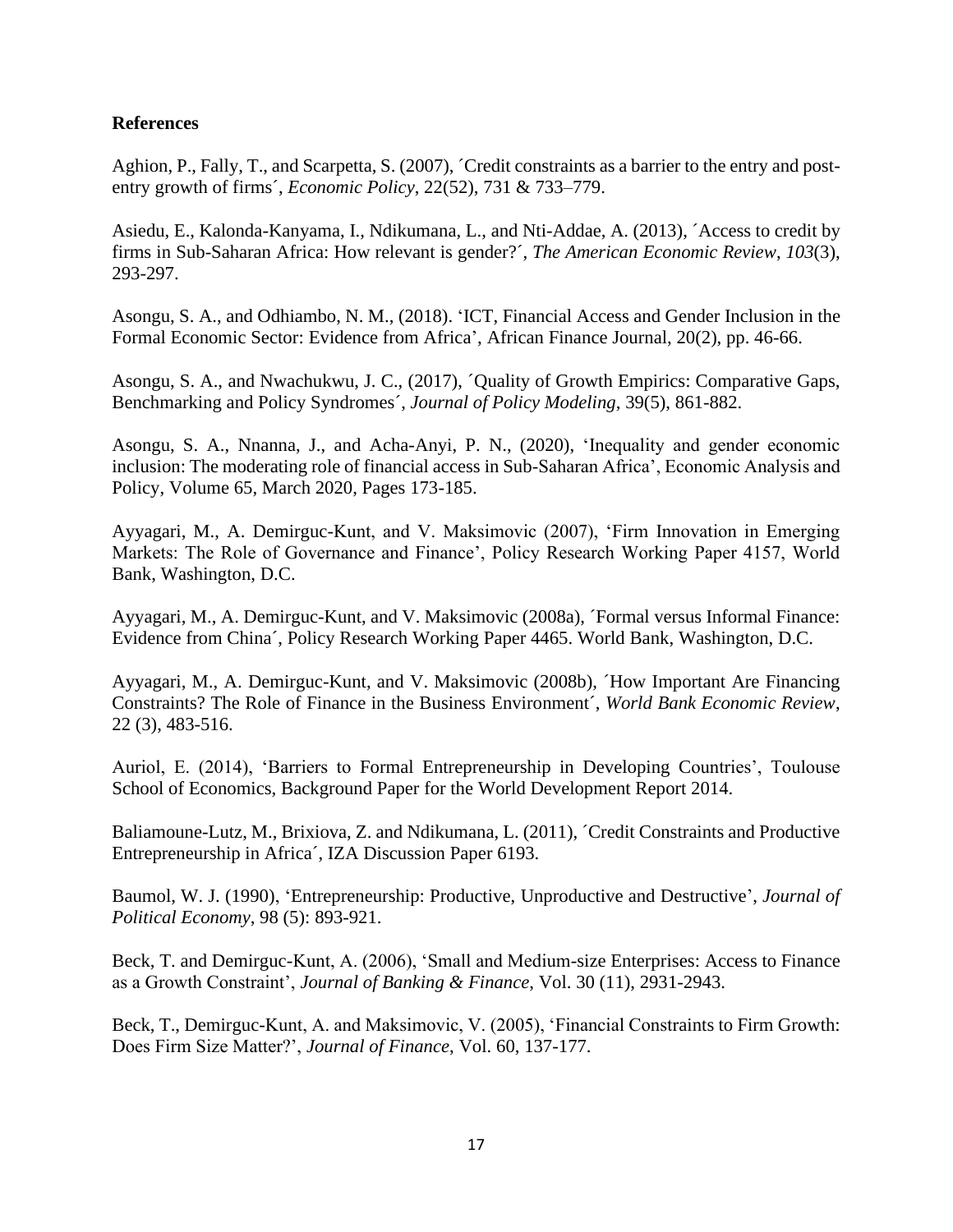Beck, T., Demirgüç-Kunt, A., Peria, M. S. M., 2011. Bank Financing for SMEs: Evidence Across Countries and Bank Ownership Types. J. Financial Serv. Res. 39, 35–54. doi:10.1007/s10693-010- 0085-4

Beck, T., Demirgüç-Kunt, A., and Singer, D. (2013) 'Is Small Beautiful? Financial Structure, Size and Access to Finance,' *World Development*, *52*, 19-33.

Berger, A. N. and Udell, A. G. (1998), 'The Economics of Small Business Finance: The Roles of Private Equity and Debt Markets in the Financial Growth Cycle', *Journal of Banking and Finance* Vol. 22, 613-673.

Beegle K. and Christiaensen, L. (2019), Accelerating Poverty Reduction in Africa, The World Bank Group, Washington DC.

Blancher, N. (2019), Financial Inclusion of Small and Medium-Sized Enterprises in the Middle East and Central Asia, IMF Middle East and Central Asia Department, Washington DC.

Bicaba, Z., Brixiová, Z. and Ncube, M. (2017), Can Extreme Poverty in Sub-Saharan Africa be Eliminated by 2030?, *Journal of African Development*, 19 (2), 93-110.

Brixiová, Z. (2010), Unlocking Productive Entrepreneurship in Africa´s Least-developed Countries, *African Development Review*, 22 (3), 440 - 451

Brixiová, Z., Kangoye, T. and Tregenna, F. (2020), ´Credit Constraints and Female Entrepreneurship in Southern Africa: Does the Land Ownership Matter?´, *Journal of Family and Economic Issues,* 41 (1), 37 – 51.

Brixiová, Z. and Kiyotaki, N. (1997), 'Private Sector Development in Transition Economies,' *Carnegie-Rochester Conference Proceedings on Public Policy*, Vol. 46 (1), 241-279.

Cruickshank, D. (2000), *Competition in UK banking: A Report to the Chancellor of the Exchequer,*  HMSO, London.

Dao, M.C and Liu, Q.L. (2017), 'Finance and Employment in Developing Countries: the Working Capital Channel', IMF Working Paper, 17/189, Washington DC, USA.

European Commission (2014), 'Access to External Financing and Firms' Growth', in *European Competitiveness Report 2014: Helping Firms Grow*.

Fowowe, B. (2017), 'Access to Finance and Firm Performance: Evidence from African Countries', *Review of Development Finance*, Vol. 7, 6 – 17.

Fraser, S.; Bhaumik, S. and Wright, M. (2015), 'What Do We Know About the Relationship Between Entrepreneurial Finance and Growth?' *International Small Business Journal,* Vol. 33 (1),  $70 - 88.$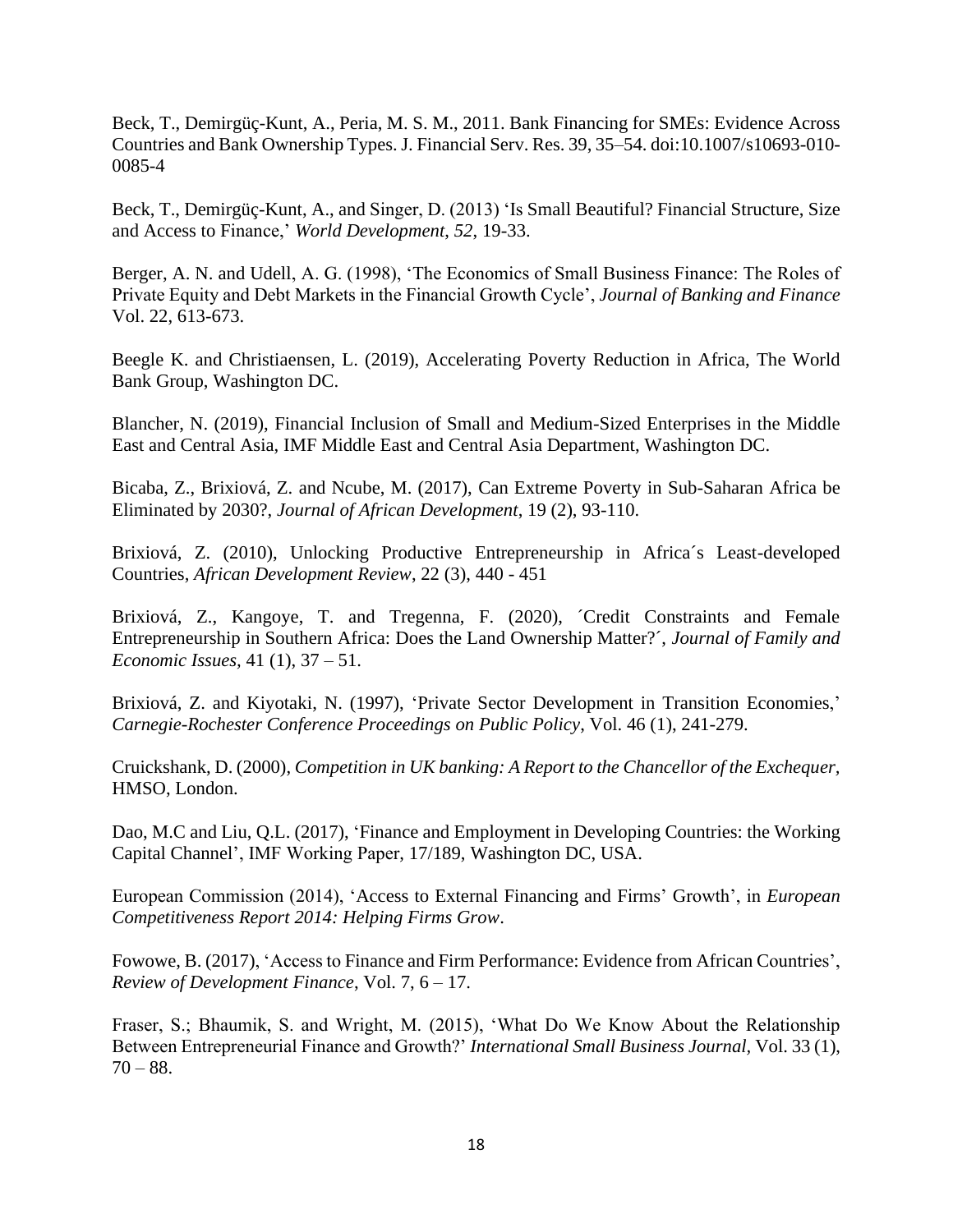Frisco, M., C. Muller and F. Frank (2007). Family structure change and adolescents' school performance: A propensity score approach. *Journal of Marriage and Family*, 69, 721-41.

Galindo, A. and Schiantarelli, F. (Eds.) (2003). 'Credit Constraints and Investment in Latin America', Inter-American Development Bank, Washington D.C.

Ghassibe, M.; Appendino, M.; and Mahmoudi, S. E. (2019), SME Financial Inclusion for Sustained Growth in the Middle East and Central Asia, IMF Working Paper No. 19/209.

Gomez, G. M. (2018), 'Credit Constraints, Firm Investment and Growth: Evidence from Survey Data', European Central Bank Working Paper No. 2126.

Grimm, M.; Lange, S. and Lay, J. (2012), 'Credit-constrained in Risky Activities? The Determinants of the Capital Stocks of Micro and Small Firms in Western Africa', GIGA Working Paper No. 185.

Independent Commission on Banking (2011), *Final Report – Recommendations*: [http://bankingcommission.independent.gov.uk](http://bankingcommission.independent.gov.uk/)

International Finance Corporation (2017), MSME Finance Gap: Assessment of the Shortfalls and Opportunities in Financing Micro, Small and Medium Enterprises in Emerging Markets, IFC: Washington, DC.

Love, I., and M. Pería (2015). How bank competition affects firms' access to finance. *The World Bank Economic Review*, *29*(3), 413-448.

McKinsey & Company (2012), Africa at work: Job creation and inclusive growth, McKinsey Global Institue, Washington DC.

Quartey, P., Turkson, E, Abor, J. Y. and Iddrisu, A. M. (2017), 'Financing the growth of SMEs in Africa: What are the constraints to SME financing within ECOWAS?', *Review of Development Finance,* Vol. 7, 18 – 28.

Rosenbaum, P. R., and Rubin, D. B. (1983), 'The central role of the propensity score in observational studies for causal effects', *Biometrika,* Vol. 70, 41-55.

Schiffer, M., and B. Weder (2001), 'Firm Size and the Business Environment: Worldwide Survey Results', Discussion Paper No. 43, International Finance Corporation, Washington, D.C.

Siedschlag, I., O'Toole, C., Murphy, G., and O'Connell, B. (2014), 'Access to External Financing and Firm Growth', Background Study for the European Competitiveness Report 2014: Helping Firms Grow.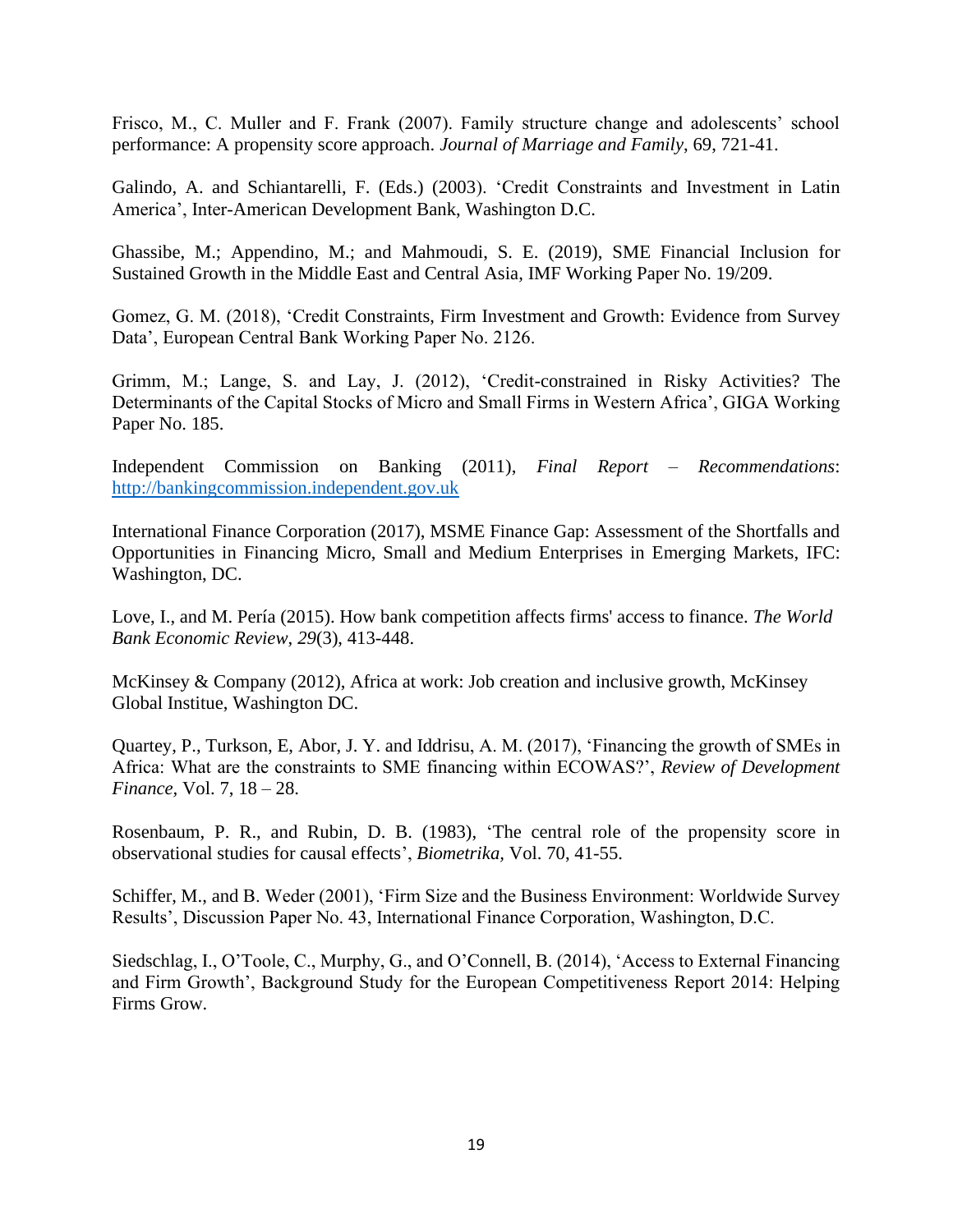## **Appendix A: data description**

## **Table 4**: variables definitions and summary statistics

| <b>Variable</b>    | <b>Description</b>                                                                                                                                                                                                                                                                                | <b>Sample</b><br>mean | <b>Standard</b><br>deviation | Obs  |
|--------------------|---------------------------------------------------------------------------------------------------------------------------------------------------------------------------------------------------------------------------------------------------------------------------------------------------|-----------------------|------------------------------|------|
|                    | Outcome variable                                                                                                                                                                                                                                                                                  |                       |                              |      |
| Employees (growth) | Growth in the total number of permanent, full-time employees<br>over the last three fiscal years                                                                                                                                                                                                  | $-15.36$              | 1487.79                      | 7636 |
|                    | Treatment variables                                                                                                                                                                                                                                                                               |                       |                              |      |
| Loan               | Dummy variable taking the value of "1" if the company has a<br>line of credit or a loan from a financial institution and "0"<br>otherwise.                                                                                                                                                        | .09                   | .287                         | 9349 |
| Overdraft          | Dummy variable taking the value of "1" if the company has an<br>overdraft facility and "0" otherwise.                                                                                                                                                                                             | .261                  | .439                         | 9306 |
|                    | Independent variables                                                                                                                                                                                                                                                                             |                       |                              |      |
| Employees          | Total number of permanent, full-time employees over the last<br>fiscal year                                                                                                                                                                                                                       | 16.85                 | 17.31                        | 9297 |
| Age                | Age of the company at the time of the survey                                                                                                                                                                                                                                                      | 13.03                 | 23.88                        | 9251 |
| Turnover           | Annual volume of turnover in USD equivalent (million)                                                                                                                                                                                                                                             | 6.539                 | 398.47                       | 9323 |
| Legal status       | Categorical variable with the following values and categories:<br>1 (publicly listed company), 2 (privately held, limited liability<br>company), 3 (sole proprietorship), 4 (partnership), 5 (limited<br>partnership), 6 (other).                                                                 | 2.87                  | .852                         | 9330 |
| Ownership nat.     | Dummy variable taking the value of "1" if the firm is more<br>than 50% by private foreign individuals, companies or<br>organizations, and taking the value of "0" if the firm is more<br>than 50% own by private domestic individuals, companies,<br>organizations or firms, or government/state. | 0.87                  | .32                          | 9274 |
| Loan size          | Value of the most recent line of credit approved (USD)<br>million)                                                                                                                                                                                                                                | 1.88                  | 27.42                        | 540  |
| Collateral size    | Value of the collateral of the most recent line of credit<br>approved expressed as a percentage of the total loan value.                                                                                                                                                                          | 134.58                | 125.80                       | 543  |
| Loan maturity      | Maturity (in months) of the most recent line of credit approved                                                                                                                                                                                                                                   | 7.43                  | 27.56                        | 2434 |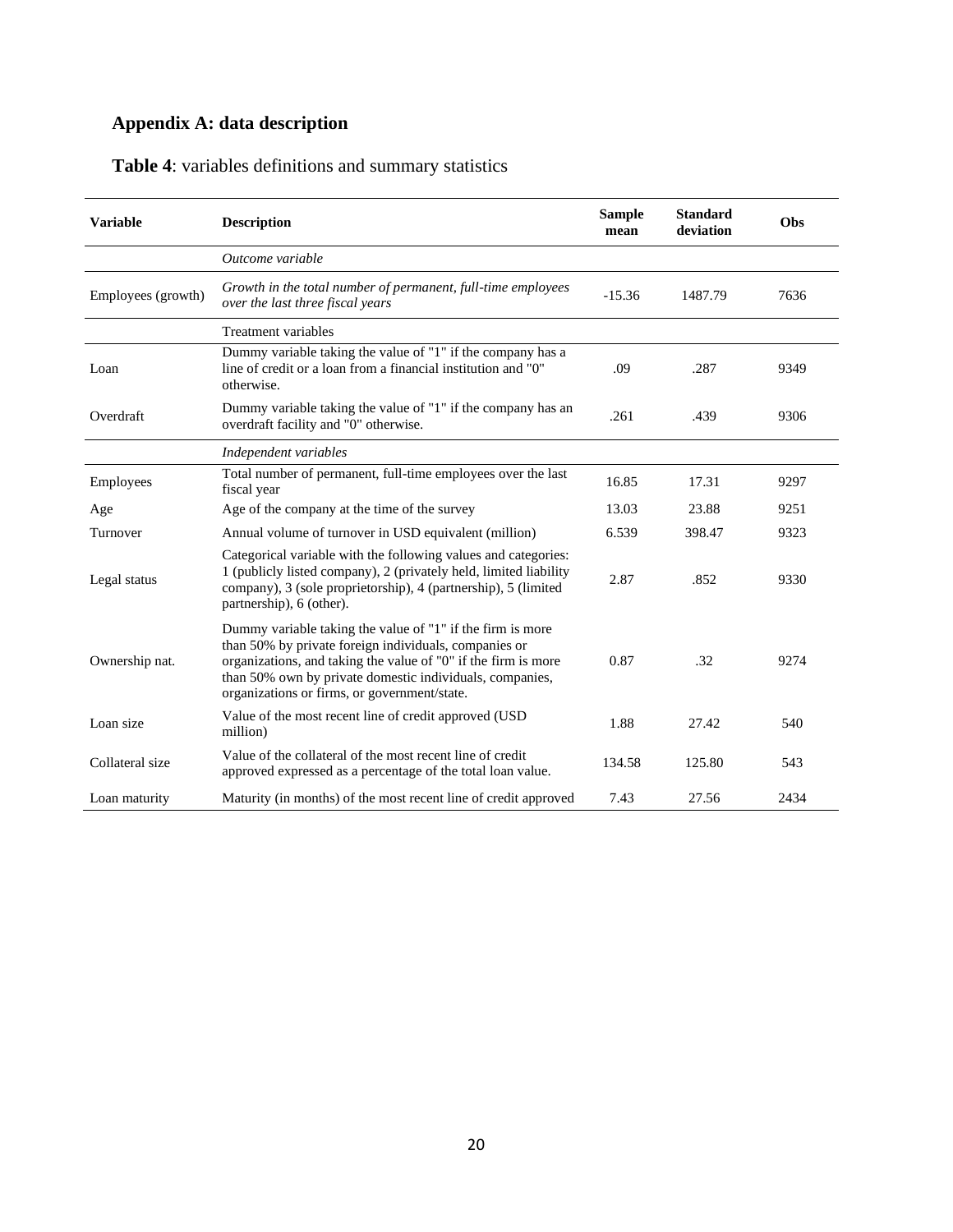#### **Appendix B**: Regressions results

**Table 5**: Impact of access to financial services on firm growth: sensitivities to different proxies of access to finance (dependent variable is a dummy variable taking the value of "1" if the company currently has an overdraft facility and "0" otherwise)

|                                                    | $One-to-$<br>one<br>matching | Nearest-<br>neighbor |          | Radius<br>matching |           |            | Kernel<br>matching | Local<br>liner<br>regression<br>matching |           |
|----------------------------------------------------|------------------------------|----------------------|----------|--------------------|-----------|------------|--------------------|------------------------------------------|-----------|
|                                                    |                              | $k=1$                | $k=2$    | $k=3$              | $r = 0.1$ | $r = 0.05$ | $r = 0.01$         |                                          |           |
| <b>Average Treatment</b><br>Effects on the Treated | $-68.20$                     | $-68.20$             | $-68.40$ | $-68.487$          | $-68.506$ | $-68.513$  | $-68.754$          | $-68.532$                                | $-68.443$ |
| (ATT)                                              | (158.04)                     | (158.04)             | (157.86) | (157.816)          | (157.64)  | (157.63)   | (157.65)           | (157.63)                                 | (157.63)  |
| Obs (Treated)                                      | 1894                         | 1894                 | 1894     | 1894               | 1893      | 1893       | 1890               | 1893                                     | 1894      |
| Obs (Control)                                      | 5384                         | 5384                 | 5384     | 5384               | 5384      | 5384       | 5384               | 5384                                     | 5384      |

Bootstrapped standard errors in parentheses. \*,\*\* and \*\*\* denotes significance at 10%, 5% and 1% respectively.

**Table 6**: Impact of access to financial services on firm growth: does loan size matter?

|                                                    | <i>Ist quartile</i> | 2nd quartile | 3rd quartile | 4th quartile |
|----------------------------------------------------|---------------------|--------------|--------------|--------------|
| <b>Average Treatment</b><br>Effects on the Treated | 11.574              | 9.94         | $13.22***$   | $13.32**$    |
| (ATT)                                              | (8.61)              | (14.6)       | (1.76)       | (6.45)       |
| Obs (Treated)                                      | 120                 | 115          | 113          | 108          |
| Obs (Control)                                      | 6640                | 6640         | 6640         | 6554         |

Bootstrapped standard errors in parentheses. \*,\*\* and \*\*\* denotes significance at 10%, 5% and 1% respectively.

**Table 7**: Impact of access to financial services on firm growth: does collateral size matter?

|                                                             | 1st quartile | 2nd quartile | 3rd quartile | 4th quartile |
|-------------------------------------------------------------|--------------|--------------|--------------|--------------|
| <b>Average Treatment</b><br>Effects on the Treated<br>(ATT) | $20.577***$  | 18.922***    | 21.68        | 20.839       |
|                                                             | (.563)       | (1.312)      | (13.49)      | (27.99)      |
| Obs (Treated)                                               | 117          | 155          | 60           | 110          |
| Obs (Control)                                               | 6640         | 6640         | 6640         | 6520         |

Bootstrapped standard errors in parentheses. \*,\*\* and \*\*\* denotes significance at 10%, 5% and 1% respectively.

**Table 8**: Impact of access to financial services on firm growth: does loan maturity matter?

|                                                    | $\langle$ Median | > Median   |
|----------------------------------------------------|------------------|------------|
| <b>Average Treatment</b><br>Effects on the Treated | 21.40            | $13.40***$ |
| (ATT)                                              | (15.68)          | (5.74)     |
| Obs (Treated)                                      | 46               | 503        |
| Obs (Control)                                      | 6466             | 6640       |

Bootstrapped standard errors in parentheses. \*,\*\* and \*\*\* denotes significance at 10%, 5% and 1% respectively.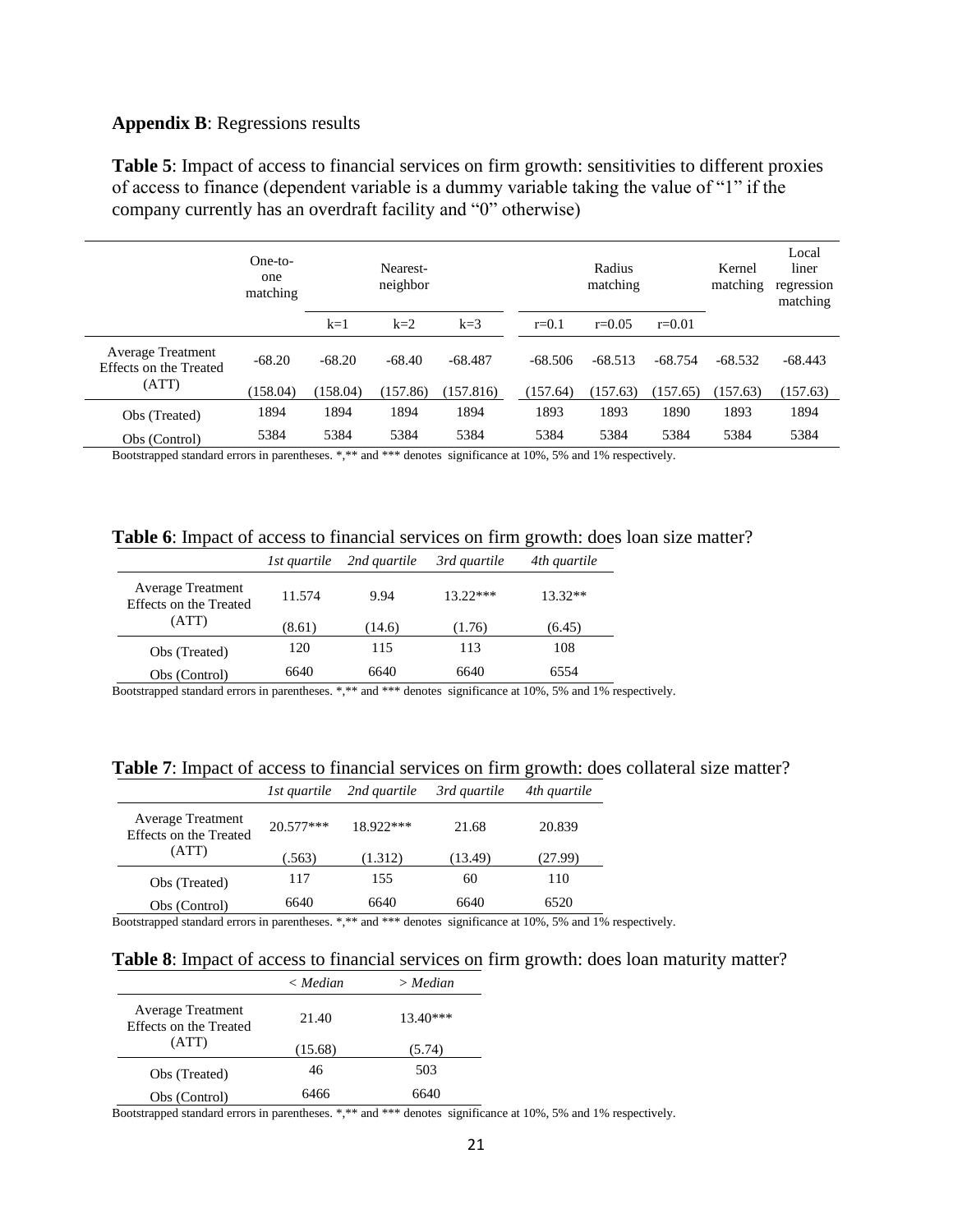### **Appendix C: Validity tests**

Figure 2: propensity scores distribution of treated and non-treated firms









Panel C: kernel matching Panel D: local linear matching